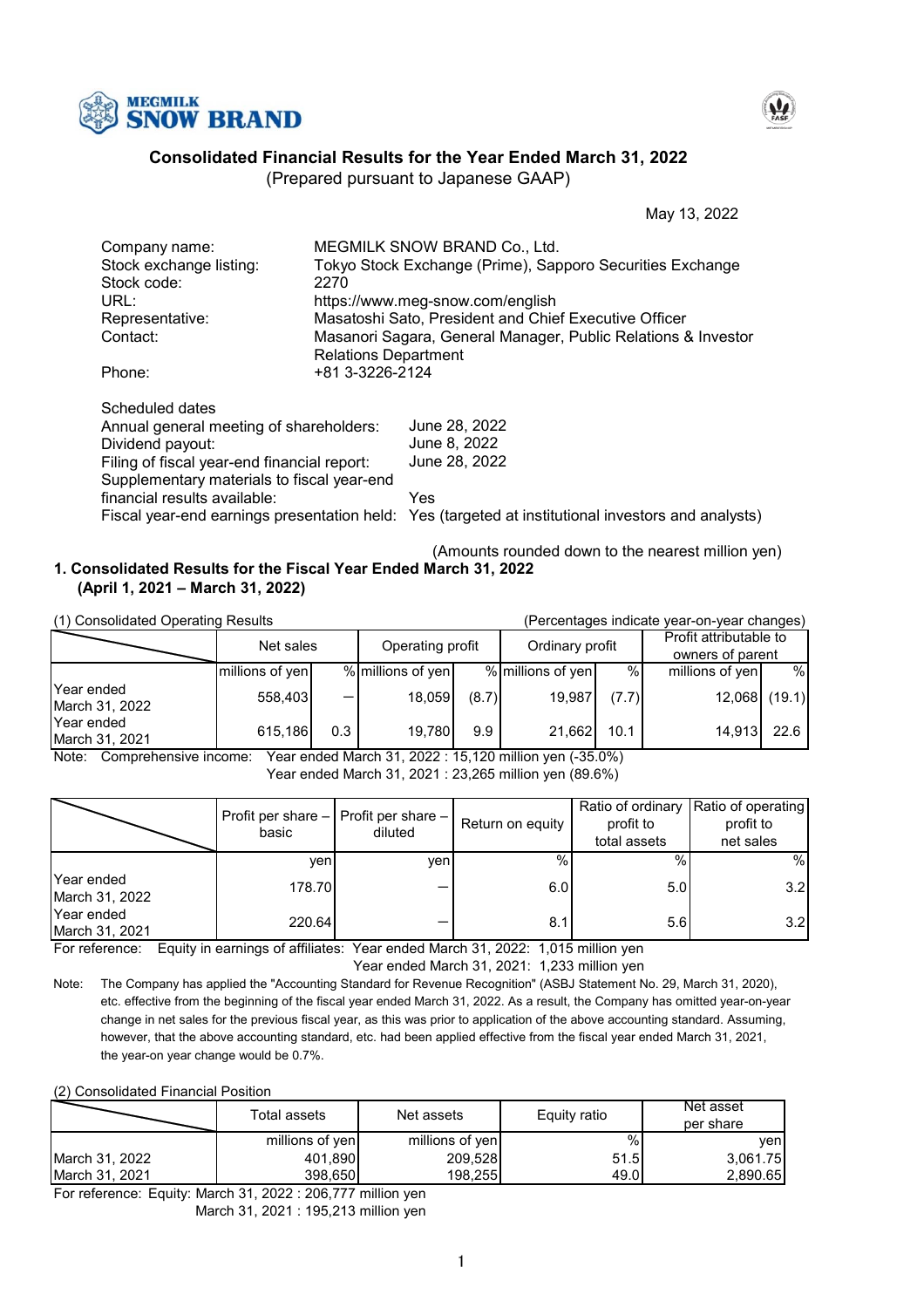(3) Consolidated Cash Flow Position

|                              | Cash flows from<br>operating activities | Cash flows from<br>investing activities | Cash flows from<br>financing activities | Cash and cash<br>equivalents at<br>end of period |
|------------------------------|-----------------------------------------|-----------------------------------------|-----------------------------------------|--------------------------------------------------|
|                              | millions of yen                         | millions of yen                         | millions of yen                         | millions of yen                                  |
| Year ended<br>March 31, 2022 | 29.421                                  | (20, 206)                               | (11,262)                                | 19.979                                           |
| Year ended<br>March 31, 2021 | 26,567                                  | (27,076)                                | 6,771                                   | 21,829                                           |

# **2. Dividends**

|                                             |        |          | Cash dividends per share |          | Total |                     | Dividends to                   |                              |
|---------------------------------------------|--------|----------|--------------------------|----------|-------|---------------------|--------------------------------|------------------------------|
| Record date or<br>period                    | End-Q1 | $End-Q2$ | $End-Q3$                 | $End-Q4$ | Total | dividends<br>paid   | Payout ratio<br>(consolidated) | net assets<br>(consolidated) |
|                                             | ven    | ven      | ven                      | ven      |       | yen millions of yen | $\%$                           | %                            |
| Year ended<br>March 31, 2021                |        |          |                          | 40.00    | 40.00 | 2.707               | 18.1                           | 1.5                          |
| Year ended<br>March 31, 2022                |        |          |                          | 60.00    | 60.00 | 4,061               | 33.6                           | 2.0                          |
| Year ending<br>March 31, 2023<br>(forecast) |        |          |                          | 60.00    | 60.00 |                     | 40.5                           |                              |

# **3. Forecast of Consolidated Results for the Fiscal Year Ending March 31, 2023 (April 1, 2022 – March 31, 2023)**

(Percentages indicate year-on-year changes)

|                                     | Net sales       |                  | Operating profit  |              | Ordinary profit   |              | Profit attributable to<br>owners of parent |              | Profit per<br>share |
|-------------------------------------|-----------------|------------------|-------------------|--------------|-------------------|--------------|--------------------------------------------|--------------|---------------------|
|                                     | millions of yen |                  | % millions of yen |              | % millions of yen |              | % millions of yen                          | %            | ven                 |
| Second quarter-<br>end (Cumulative) | 298,000         | 3.9              |                   | 8,000 (34.5) |                   | 8,500 (36.0) |                                            | 5,500 (35.9) | 81.44               |
| <b>Full year</b>                    | 585,000         | 4.8 <sub>l</sub> | 15,000 (16.9)     |              | 16,500 (17.4)     |              | 10,000                                     | (17.1)       | 148.07              |

# **Notes**

(1) Material reclassifications of subsidiaries during the period: None

(2) Changes in accounting policy, changes in accounting estimates, and retrospective restatement

1) Changes in accordance with amendments to accounting standards, etc.: Yes

2) Changes other than noted in 1) above: None

3) Changes in accounting estimates: None

4) Retrospective restatement: None

Note: For further details, please refer to "(5) Notes to the Consolidated Financial Statements (Changes in Accounting Policies)", under "3. Consolidated Financial Statements and Key Notes" on page 19 of the Attachments.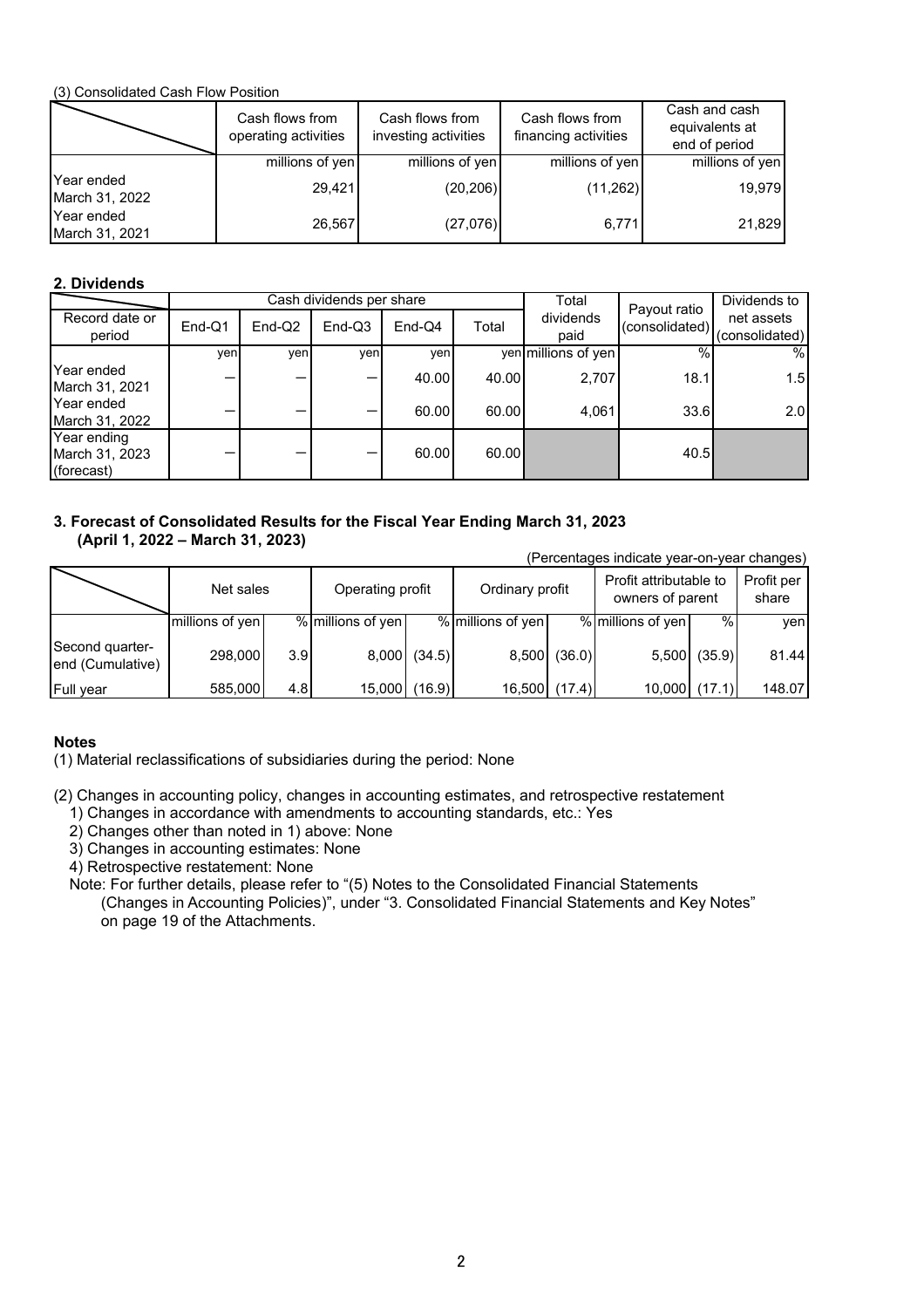# (3) Common stock issued

1) Issued shares as of period-end (including treasury stock)

| March 31, 2022 | 70,751,855 shares |
|----------------|-------------------|
| March 31, 2021 | 70,751,855 shares |

2) Treasury stock as of period-end

| IMarch 31. 2022 | 3.216.075 shares |
|-----------------|------------------|
| March 31, 2021  | 3 219 054 shares |
|                 |                  |

3) Average number of shares (during the respective period) Year ended March 31, 2022 Year ended March 31, 2021 67,534,284 shares 67,594,981 shares

#### **(April 1, 2021 – March 31, 2022) (Reference) Non-consolidated Results for the Fiscal Year Ended March 31, 2022**

(1) Non-consolidated Operating Results (Percentages indicate year-on-year changes)

|                              | Net sales       |        | Operating profit  |       | Ordinary profit   |       | Profit attributable to<br>owners of parent |        |
|------------------------------|-----------------|--------|-------------------|-------|-------------------|-------|--------------------------------------------|--------|
|                              | millions of yen |        | % millions of yen |       | % millions of yen | %     | millions of yen                            | %      |
| Year ended<br>March 31, 2022 | 289,457         | (16.6) | $12,593$ (11.6)   |       | 14,781            | (5.1) | 9,043                                      | (20.8) |
| Year ended<br>March 31, 2021 | 347,175         | (2.5)  | 14.241            | (0.9) | 15.570            | (0.1) | 11.423                                     | 19.3   |

|                              | basic  | Profit per share $-$ Profit per share $-$<br>diluted |
|------------------------------|--------|------------------------------------------------------|
|                              | ven    | ven                                                  |
| Year ended<br>March 31, 2022 | 133.90 |                                                      |
| Year ended<br>March 31, 2021 | 169.00 |                                                      |

Note: The Company has applied the "Accounting Standard for Revenue Recognition" (ASBJ Statement No. 29, March 31, 2020), etc. effective from the beginning of the fiscal year ended March 31, 2022. The said accounting standard, etc. have been applied to the figures for the fiscal year ended March 31, 2022

#### (2) Non-consolidated Financial Position

|                | Total assets    | Net assets      | Equity ratio | Net assets<br>per share |
|----------------|-----------------|-----------------|--------------|-------------------------|
|                | millions of yen | millions of yen | %            | venl                    |
| March 31, 2022 | 328,568         | 159.505         | 48.5         | 2.361.79                |
| March 31, 2021 | 325.268         | 150,9861        | 46.4         | 2,235.74                |

For reference: Equity: March 31, 2022 : 159,505 million yen March 31, 2021 : 150,986 million yen

# **\*This summary of financial statements is not subject to audit by certified public accountant and auditing firm.**

#### **\*Appropriate Use of Earnings Forecasts and Other Important Information**

#### (Earnings Forecasts)

Business forecasts contained in this report are based on the assumptions of management in the light of information available as of the release of this report. MEGMILK SNOW BRAND makes no assurances as to the actual results, which may differ from forecasts due to various factors such as changes in the business environment.

(Supplementary materials and presentation handouts) Supplementary materials are attached to this report.

The Company is scheduled to hold an earnings presentation for analysts and institutional investors on Friday, May 13, 2022. Presentation materials to be used at the meeting will be made available on the Company's website on the same day.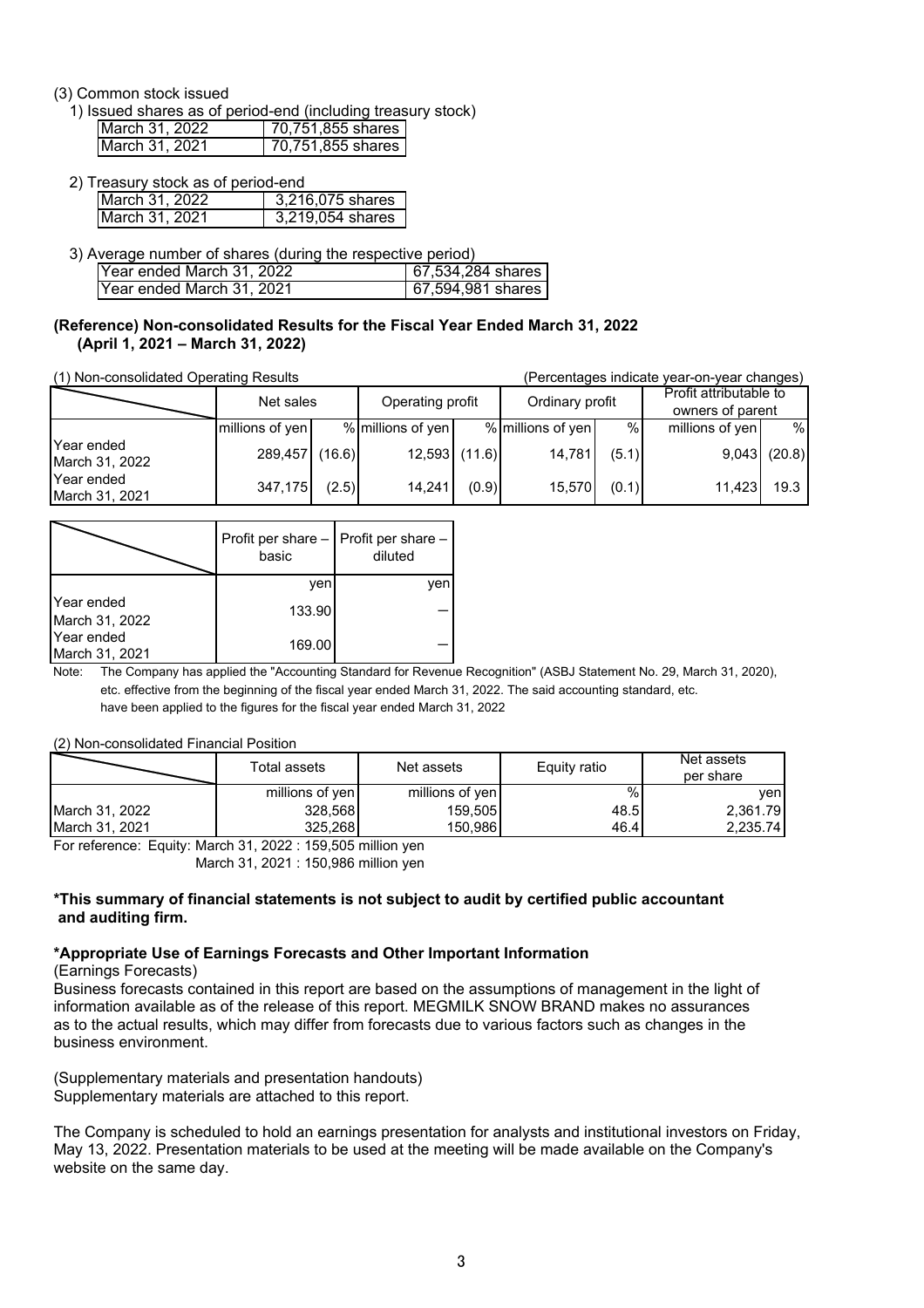| Table of Contents for Attachments                                                                   |   |
|-----------------------------------------------------------------------------------------------------|---|
|                                                                                                     |   |
|                                                                                                     |   |
|                                                                                                     |   |
|                                                                                                     |   |
| (4) Basic Policy on Profit Distribution and Cash Dividends for the Fiscal Year Ended March 31, 2022 | 8 |
|                                                                                                     |   |
|                                                                                                     |   |
|                                                                                                     |   |
| (2) Consolidated Statements of Income and Consolidated Statements of Comprehensive Income 11        |   |
|                                                                                                     |   |
|                                                                                                     |   |
|                                                                                                     |   |
|                                                                                                     |   |
|                                                                                                     |   |
|                                                                                                     |   |
|                                                                                                     |   |
|                                                                                                     |   |
|                                                                                                     |   |
|                                                                                                     |   |
|                                                                                                     |   |
|                                                                                                     |   |

(Supplementary Information)

Supplementary Information for the Year Ended March 31, 2022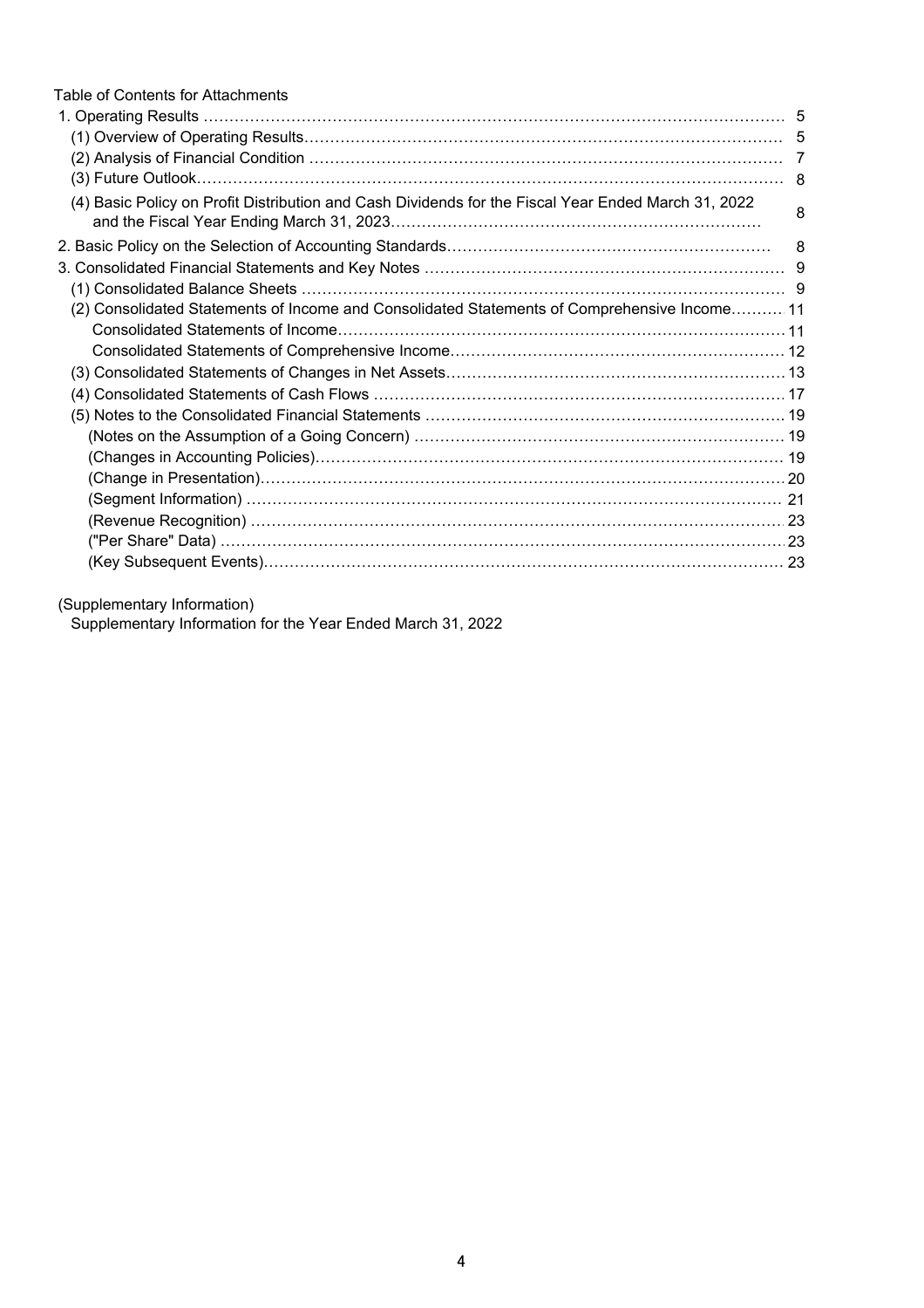# **1. Operating Results**

Forward-looking statements included in the following text are based on the judgments of the Group's management as of March 31, 2022. The "Accounting Standard for Revenue Recognition" (ASBJ Statement No. 29, March 31, 2020), etc., have been applied from April 1, 2021. With the application of this accounting standard, etc., net sales in the fiscal year ended March 31, 2022 declined significantly compared to net sales in the previous fiscal year. Therefore, in the explanations about operating results in the fiscal year ended March 31, 2022, year-on-year comparisons of net sales usually presented as percentages (% YoY), have been replaced with "(-- YoY)". For further details please refer to "(Changes in Accounting Policies)" under (5) Notes to the Consolidated Financial Statements" in "3. Consolidated Financial Statements and Key Notes".

# (1) Overview of Operating Results

In the fiscal year ended March 31, 2022, while the Japanese economy is showing signs of a partial recovery as the severe restrictions and other conditions caused by the COVID-19 pandemic are easing, the outlook remains uncertain, partly due to the situation in Ukraine.

In the food industry, the prolonged spread of COVID-19 has caused a decline in the demand for home-cooked meals. Additionally, although there are signs of recovery in demand for dining out, the recovery is still ongoing. Furthermore, the skyrocketing costs for raw materials, energy, and other commodities worldwide caused by the situation in Ukraine and the ongoing price increases for food and other products affecting consumer behavior are also creating a difficult business environment.

In this business environment, the MEGMILK SNOW BRAND Group pursued initiatives to "Establish earnings bases in four business sectors (Dairy Products; Beverage & Dessert; Nutrition; and Feedstuffs & Seed)" in accordance with the Group Medium-term Management Plan 2022. In the fiscal year ended March 31, 2022, the Group undertook: (1) strategic expansion and further product mix improvement of yogurt, cheese, and other mainstay products, centered on functionality; (2) simultaneous pursuit of scale expansion and profit generation through continuation of marketing investment in the nutrition business field; (3) strategic expansion and development of an earnings base in the foodstuffs and seed business area; and (4) bolstering of the Group's overall strengths by making full use of the Group's management resources and by improving the productivity of the value chain.

Amid the spread of COVID-19, the Group also took steps to prevent COVID-19 infections among Group employees and endeavored to provide a stable supply of safe and reliable products to customers.

Despite this, in the fiscal year ended March 31, 2022, especially in the second half of the year, costs rose significantly due to soaring raw material and energy prices, including foreign exchange fluctuations. In addition, sales of household products declined more than expected due to the absence of the year-earlier heightened levels of demand for home-cooked meals.

As a result, in the fiscal year ended March 31, 2022, consolidated net sales were ¥558,403 million (--YoY), operating profit was 18,059 million (down 8.7% YoY), ordinary profit was ¥19,987 million (down 7.7% YoY), and profit attributable to owners of the parent was ¥12,068 million (down 19.1% YoY).

As of March 31, 2022, the MEGMILK SNOW BRAND Group comprised the Company, 32 subsidiaries, and 14 affiliates.

Operating results by business segment for the fiscal year ended March 31, 2022, were as follows. Net sales by segment are sales to outside customers. Comparisons of net sales with those of the fiscal year ended March 31, 2021, are based on figures that have been calculated assuming the application of the "Accounting Standard for Revenue Recognition" (ASBJ Statement No. 29, March 31, 2020).

#### 1) Dairy Products

This segment comprises the manufacture and sale of dairy products (cheese, butter, powdered milk), margarine, nutrition business products (functional foods and infant formula), and other products.

Net sales were ¥236,936 million (-- YoY), and operating profit was ¥12,520 million (down 8.4%).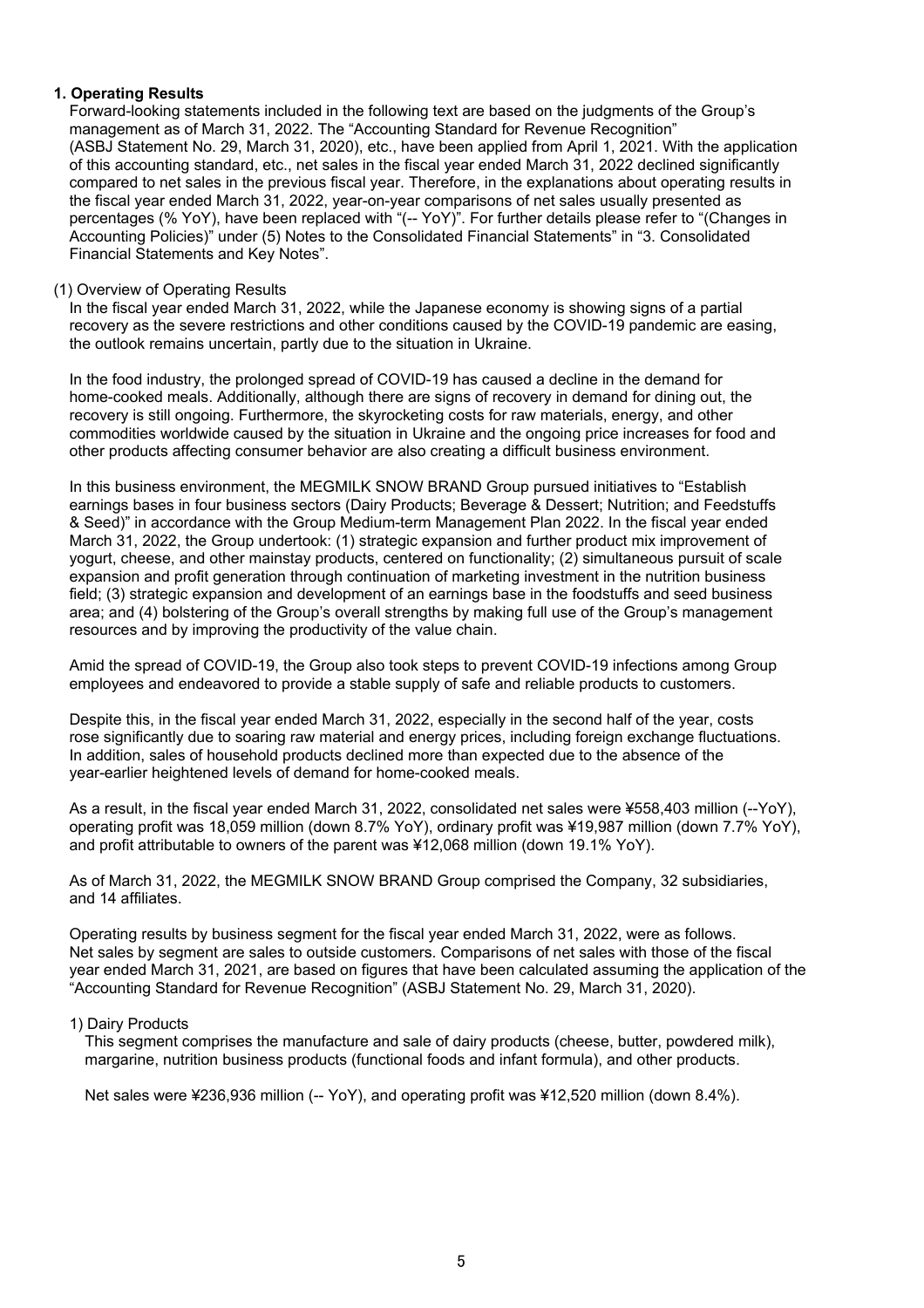(Net sales)

Sales of butter increased year on year due to ongoing efforts to ensure a stable supply. Sales of margarine declined year on year due to the drop in demand for home-cooked meals caused by the prolonged spread of COVID-19 and the implementation of price revisions.

Sales of cheese decreased year on year due to a decline in demand for processed cheese due to a drop in demand for home-cooked meals caused by the prolongation of the COVID-19 pandemic, despite strong sales of Sakeru Cheese.

Sales of functional food products continued to grow, owing to continued strong sales in the subscription-based e-commerce business, proactive marketing investment, and increasing healthconsciousness among consumers.

# (Operating profit)

Operating profit decreased due to factors including increased raw materials costs, operating expenses, and depreciation due to the operation of the Isobunnai Plant.

# 2) Beverage & Dessert

This segment comprises the manufacture and sale of drinking milk, fruit juice beverages, yogurt, dessert, and other products.

Net sales were ¥239,729 million (-- YoY), and operating profit was ¥3,611 million (down 12.9%).

# (Net sales)

With regard to sales of beverages (both milk-based and other beverages), new products including MBP Drink, the first beverage type of its kind in Japan as a food with functional claims relating to increasing bone density, made a positive contribution. However, sales declined year on year due to a drop in sales volume during the peak demand season due to low summer temperatures and prolonged rainy weather, as well as the decline in demand for home-cooked meals due to the prolongation of the COVID-19 pandemic.

At the end of March 2022, we will launch a renewal of "Delicious Megmilk Snow Brand Milk" with the aim of further expanding sales.

With regard to yogurt, although sales of plain yogurt and thickened yogurt, for which an increased volume campaign was implemented in the first half of the year, increased year on year, overall sales decreased year on year due to a drop in demand for home-cooked meals caused by the prolonged spread of COVID-19 and a slowdown in the growth of the functional yogurt market.

Dessert sales were strong, reflecting the launch of new products and other efforts to increase product appeal, as well as efforts to expand sales of existing products.

# (Operating profit)

Despite the increase due to changes in product composition, operation profit decreased due to higher raw material costs, higher operating costs, and higher sales promotion expenses.

#### 3) Feed and Seeds

This segment comprises the manufacture and sale of cattle feed, pasture forage/crop and vegetable seeds, landscaping, and other products.

Net sales were ¥46,868 million (-- YoY), and operating profit was ¥695 million (down 38.1%).

# (Net sales)

Overall segment sales increased year on year, due to factors including the rise in compound feed sales prices.

# (Operating profit)

Operating profit declined due to an increase in our formula feed fund contributions and other factors.

#### 4) Other

This segment comprises joint distribution center services, real estate rental, and other businesses.

Net sales were ¥34,868 million (-- YoY), and operating profit was ¥1,148 million (up 8,8%).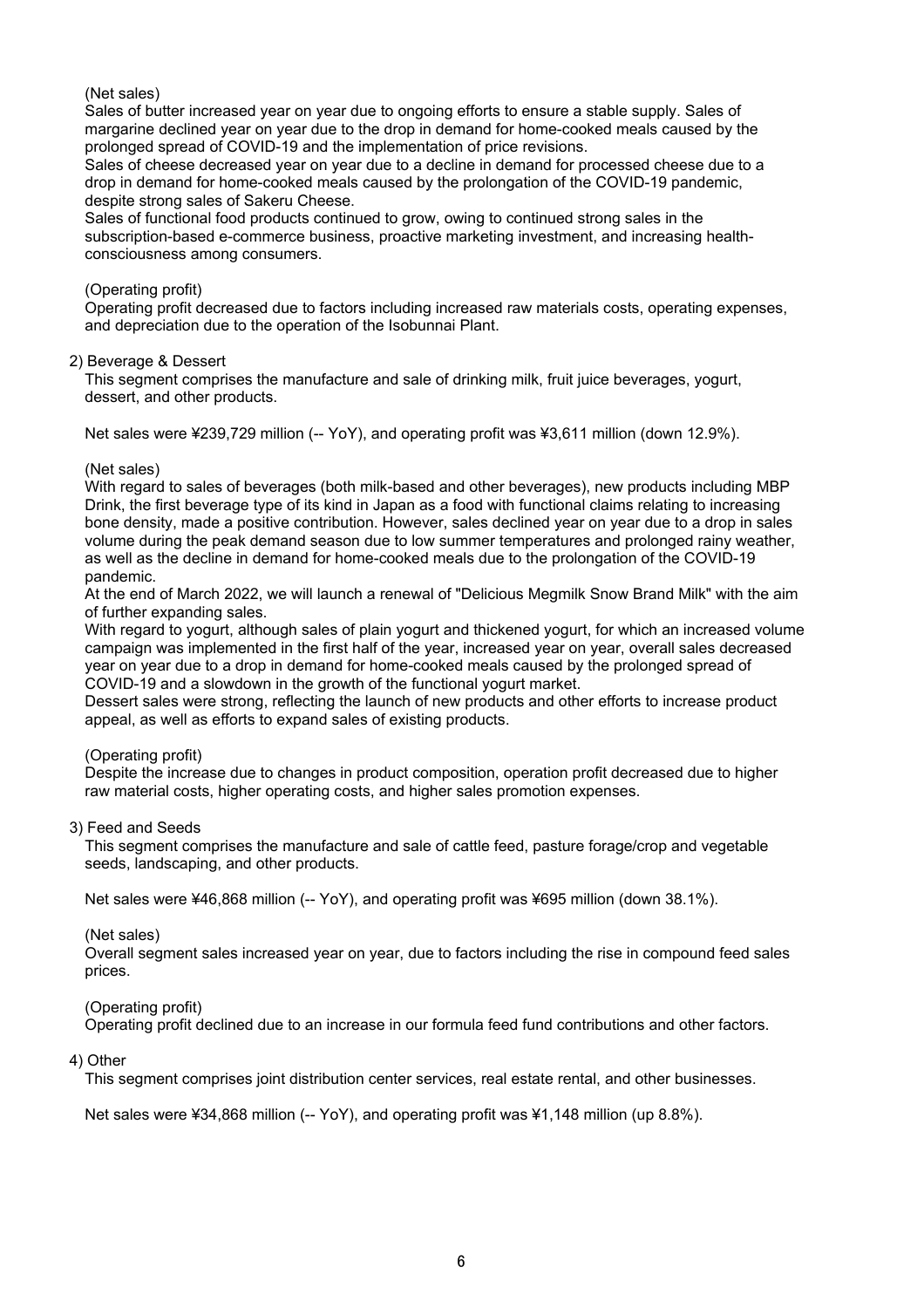# (2) Analysis of Financial Condition

| 1) Assets, liabilities, and net assets |                 |                 |        | (Millions of yen)                                                                                      |
|----------------------------------------|-----------------|-----------------|--------|--------------------------------------------------------------------------------------------------------|
| Category                               | End of<br>March | End of<br>March | Change | Primary reason for change                                                                              |
|                                        | 2021            | 2022            |        |                                                                                                        |
| Assets                                 | 398,650         | 401,890         |        | Investment securities + 3,590<br>3,239 Construction in progress + 2,434<br>Accounts receivable (3,121) |
| Liabilities                            | 200,394         | 192,361         |        | Current portion of long-term loans payable (14,665)<br>$(8,032)$ Long-term loans payable +7,332        |
| <b>Net Assets</b>                      | 198,255         | 209,528         |        | Retained earnings +9,289<br>11,272 Valuation difference on available-for-sale<br>securities $+2,024$   |

2) Cash flows (Millions of yen) and the contract of the contract of the contract of yen) (Millions of yen)

| Category                                         | Fiscal<br>year<br>ended<br>March 31,<br>2021 | Fiscal<br>year<br>ended<br>March 31,<br>2022 | Change  | Primary reason for change                                                                                                                                                                          |
|--------------------------------------------------|----------------------------------------------|----------------------------------------------|---------|----------------------------------------------------------------------------------------------------------------------------------------------------------------------------------------------------|
| Cash flows from<br>operating activities          | 26,567                                       | 29,421                                       |         | Accounts receivable +6,266<br>Loss on sales and retirement of<br>$2,853$ non-current assets +2,603<br>Profit before income taxes (3,930)<br>Change in inventories (1,141)<br>Impairment loss (931) |
| Cash flows from<br>investing activities          | (27,076)                                     | (20, 206)                                    | 6,870   | Purchase of property, plant and equipment,<br>and intangible assets +11,150<br>Proceeds from sales of property, plant and<br>equipment, and intangible assets (4,153)                              |
| Cash flows from<br>financing activities          | 6,771                                        | (11,262)                                     |         | Repayment of long-term loans<br>$(18,033)$ payable $(13,997)$<br>Proceeds from long-term loans payable (4,250)                                                                                     |
| Cash and cash<br>equivalents at end of<br>period | 21,829                                       | 19,979                                       | (1,849) |                                                                                                                                                                                                    |

# The following is a summary of changes in the MEGMILK SNOW BRAND Group's cash flow-related indicators.

| For the fiscal years ended March 31                   | FY2019 | FY2020 | FY2021 |
|-------------------------------------------------------|--------|--------|--------|
| Equity ratio(%)                                       | 47.3   | 49.0   | 51.5   |
| Equity ratio based on market<br>value(%)              | 44.9   | 38.1   | 33.3   |
| Ratio of interest-bearing debt to<br>cash flow(years) | 2.9    | 3.0    | 2.5    |
| Interest coverage ratio(X)                            | 62.6   | 67.5   | 75.1   |

Equity ratio:equity / total assets

Equity ratio based on market value: market capitalization / total assets Ratio of interest-bearing debt to cash flow: interest-bearing debt / cash flow

Interest coverage ratio : cash flow / interest payments

Notes:

- 1. Each indicator is calculated using financial data on consolidated basis.
- 2. Total market value of shares is calculated based on the number of shares outstanding at the end of the period(less treaury stock).
- 3. Cash flow is cash flow from operating activities in the Consolidated Statements of Cash Flows. Interest-bearing debt includes all liabilities listed on the Consolidated Balance Sheets that bear interest.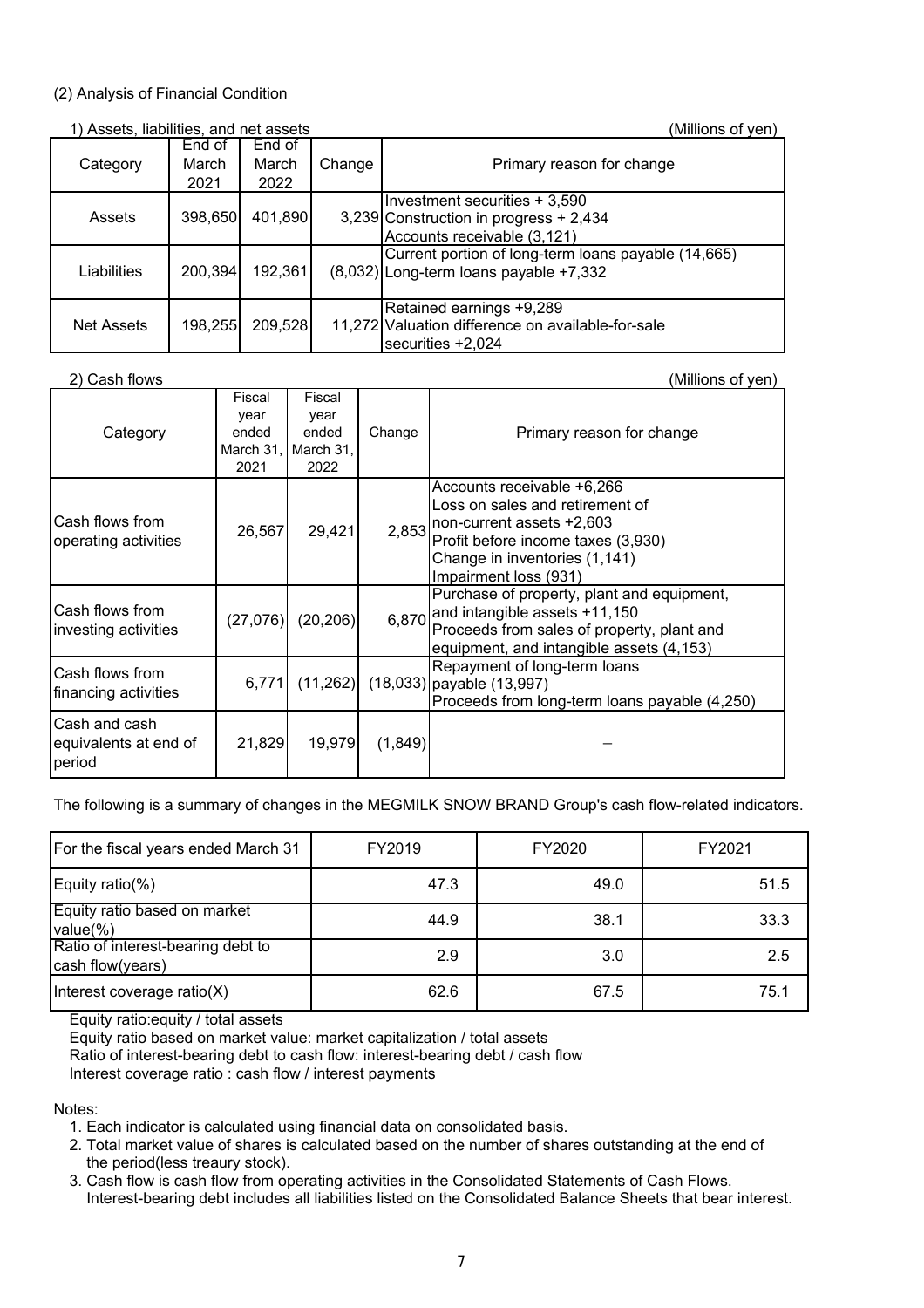# (3) Future Outlook

Regarding the future outlook for the Japanese economy, as the country implements measures to prevent further spread of COVID-19 and the level of social and economic activity is increased, it is expected that the economy will begin to recover as socioeconomic activities begin to normalize. However, in addition to the risk of a downturn in corporate earnings due to the unpredictability of the end of COVID-19 and soaring raw material and energy prices, the outlook for the situation in Ukraine and other factors are expected to mean that conditions are expected to remain uncertain.

In the food industry, demand for home-cooked meals is expected to remain stable, but demand for eating out is in the process of recovering, and overall conditions are expected to remain difficult.

In these circumstances, in accordance with our Group Medium-term Management Plan 2022, we consider the following three strategies to be key to our goal of establishing earnings bases in four business sectors in FY2022, the final year of the plan: 1) Pushing ahead with productivity reforms; 2) Resolute implementation of business structure reforms; and 3) Initiating a full-fledged renewal of our production structure. Conversely, there is a risk that the substantial increase in raw materials prices, as well as exchange rate fluctuations, logistics costs, and other costs will not be fully absorbed despite efforts to revise prices and improve productivity. In addition there is the risk of prolonged sluggish consumption in the food market caused by price increases and sluggish demand for eating out due to the impact of COVID-19.

In light of the above factors, in the fiscal year ending March 31, 2023, the Company forecasts net sales of ¥585,000 million (up 4.8% YoY); operating profit of ¥15,000 million (down 16.9% YoY); ordinary profit of ¥16,500 million (down 17.4% YoY); and profit attributable to owners of parent of ¥10,000 million (down 17.1% YoY).

Our full-year net sales forecasts by segment are as follows: ¥252,000 million (up 6.4% YoY) for Dairy Products, ¥251,000 million (up 4.7% YoY) for Beverage & Dessert, ¥47,000 million (up 0.3% YoY) for Feedstuffs & Seed, and ¥35,000 million (up 0.4% YoY) for the "Other" segment.

Although we do not expect to reach the management benchmarks set forth in the "Group Medium-term Management Plan 2022," this will not change the direction of the "Transformation & Renewal" strategy concept set forth in the "Group Long-Term Vision 2026". We will continue to implement business portfolio reforms, renewal of our production structure, and advancement of Group management.

(4) Basic Policy on Profit Distribution and Cash Dividends for the Fiscal Year Ended March 31, 2022 and the Fiscal Year Ending March 31, 2023

The Company's basic policy on profit distribution is to establish financial soundness by generating profits, maintain capital efficiency by reinvesting in basic infrastructure that generates cash, and enhance shareholder returns.

The Company has set a consolidated dividend payout target of 20-30% and will strive to continuously pay stable dividends, giving comprehensive consideration to factors such as consolidated earnings and the financial situation, simultaneously, in order to enhance shareholder returns, If the equity ratio remains stable at 50% or higher, we will raise the dividend payout ratio to 30% or higher, without waiting for the third stage (FY2023-FY2026) of the "Group Long-Term Vision 2026."

In accordance with the above dividend policy, as the equity ratio surpassed 50%, the Company has raised the dividend payout ratio to 30% or higher and decided to pay cash dividends of ¥60 per share for the fiscal year ended March 31, 2022.

The start date for cash dividend payments will be June 8, 2022. Based on the above basic policy, the Company plans to pay cash dividends of ¥60 per share for the fiscal year ending March 31, 2023.

# **2. Basic Policy on the Selection of Accounting Standards**

The Group's policy is to prepare consolidated financial statements in accordance with Japanese accounting standards for the time being, taking into consideration comparability of consolidated financial statements over time and comparability between companies.

With regard to application of International Financial Reporting Standards (IFRS), the Group's policy is to respond appropriately, taking into account circumstances in Japan and abroad.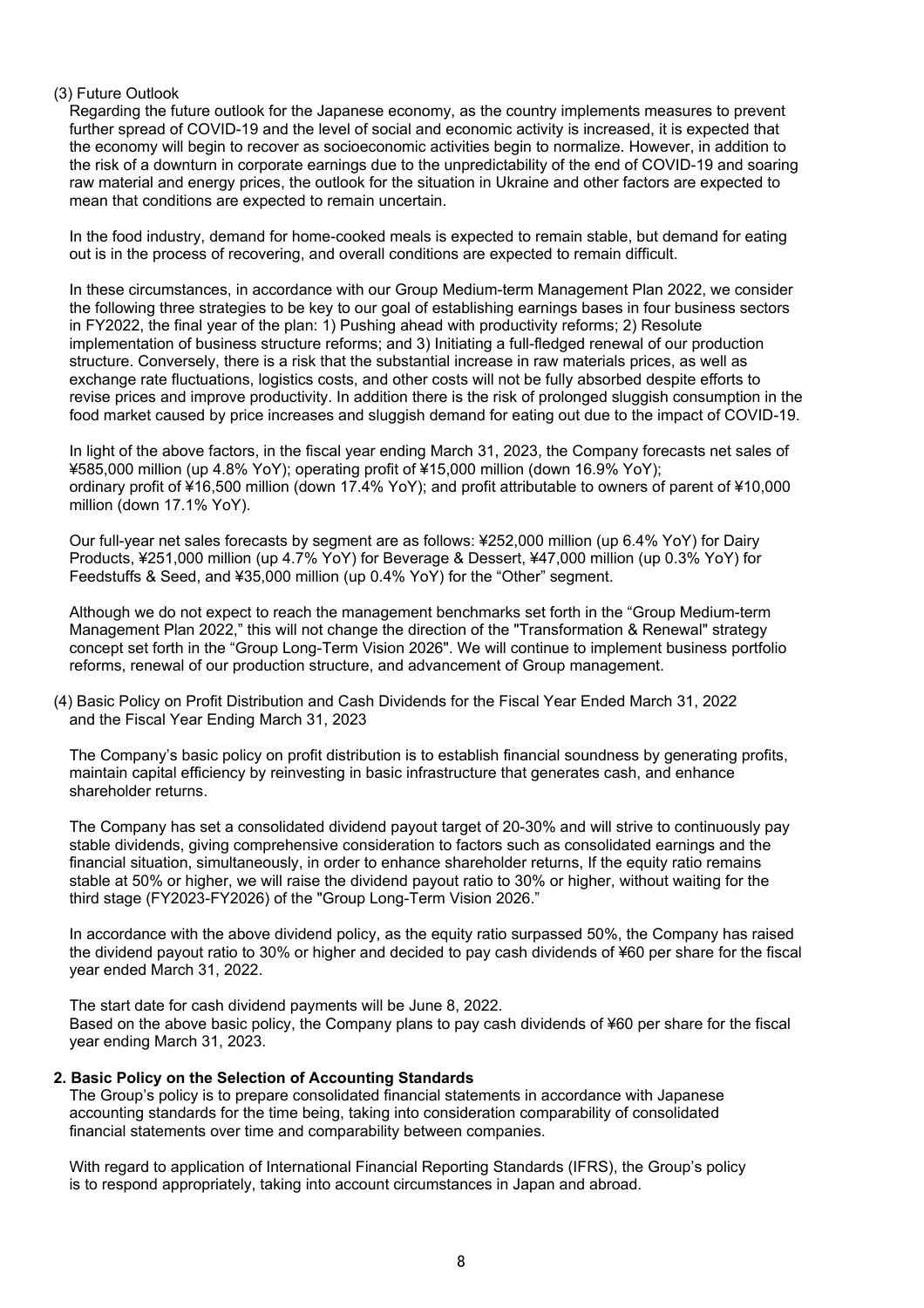#### **3. Consolidated Financial Statements and Key Notes**

 **(1) Consolidated Balance Sheets**

|                                        |                         | (Millions of yen)       |
|----------------------------------------|-------------------------|-------------------------|
|                                        | As of March 31,<br>2021 | As of March 31,<br>2022 |
| <b>Assets</b>                          |                         |                         |
| <b>Current assets</b>                  |                         |                         |
| Cash and deposits                      | 21,840                  | 19,991                  |
| Notes and accounts receivable-trade    | 71,710                  | 72,248                  |
| <b>Contract assets</b>                 |                         | 49                      |
| Merchandise and finished goods         | 43,881                  | 47,408                  |
| Work in process                        | 1,114                   | 890                     |
| Raw materials and supplies             | 14,931                  | 13,851                  |
| Accounts receivable-other              | 6,957                   | 3,836                   |
| Other                                  | 1,657                   | 2,172                   |
| Allowance for doubtful accounts        | (377)                   | (309)                   |
| <b>Total current assets</b>            | 161,716                 | 160,139                 |
| <b>Non-current assets</b>              |                         |                         |
| Property, plant and equipment          |                         |                         |
| <b>Buildings and structures</b>        | 114,341                 | 115,805                 |
| Accumulated depreciation               | (57, 483)               | (59, 382)               |
| Accumulated impairment loss            | (1, 310)                | (1,309)                 |
| Building and structures, net           | 55,547                  | 55,113                  |
| Machinery, equipment and vehicles      | 205,099                 | 208,751                 |
| Accumulated depreciation               | (141, 558)              | (146, 560)              |
| Accumulated impairment loss            | (3, 106)                | (3,217)                 |
| Machinery, equipment and vehicles, net | 60,434                  | 58,973                  |
| Tools, furniture and fixtures          | 19,573                  | 19,904                  |
| Accumulated depreciation               | (15,031)                | (15, 561)               |
| Accumulated impairment loss            | (232)                   | (248)                   |
| Tools, furniture and fixtures, net     | 4,309                   | 4,094                   |
| Land                                   | 47,774                  | 49,426                  |
| Lease assets                           | 8,613                   | 8,729                   |
| Accumulated depreciation               | (4, 132)                | (4,610)                 |
| Accumulated impairment loss            | (250)                   | (249)                   |
| Lease assets, net                      | 4,230                   | 3,868                   |
| Construction in progress               | 4,981                   | 7,416                   |
| Total property, plant and equipment    | 177,277                 | 178,892                 |
| Intangible assets                      |                         |                         |
| Lease assets                           | 184                     | 172                     |
| Software                               | 1,859                   | 1,781                   |
| Right of using facilities              | 608                     | 543                     |
| Goodwill                               | 645                     | 582                     |
| Other                                  | 215                     | 213                     |
| Total intangible assets                | 3,512                   | 3,291                   |
| Investments and other assets           |                         |                         |
| <b>Investment securities</b>           | 44,517                  | 48,107                  |
| Long-term prepaid expenses             | 277                     | 224                     |
| Nets defined benefit asset             | 4,024                   | 4,152                   |
| Deferred tax assets                    | 3,092                   | 2,936                   |
| Other                                  | 4,466                   | 4,337                   |
| Allowance for doubtful accounts        | (234)                   | (193)                   |
| Total investments and other assets     | 56,143                  | 59,566                  |
| Total non-current assets               | 236,933                 | 241,751                 |
| <b>Total assets</b>                    | 398,650                 | 401,890                 |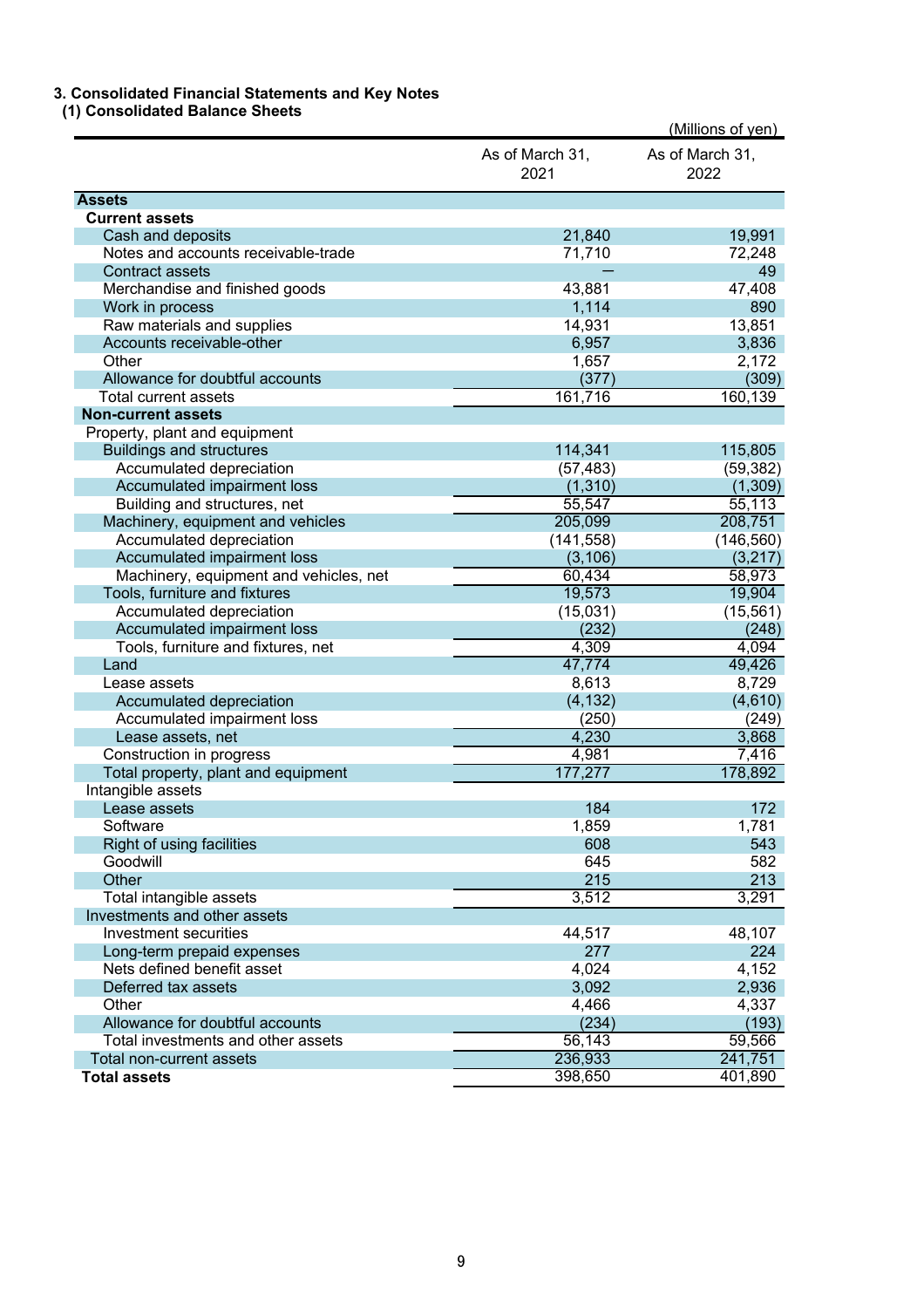|                                                       |                         | (Millions of yen)       |
|-------------------------------------------------------|-------------------------|-------------------------|
|                                                       | As of March 31,<br>2021 | As of March 31,<br>2022 |
| <b>Liabilities</b>                                    |                         |                         |
| <b>Current liabilities</b>                            |                         |                         |
| Notes and accounts payable-trade                      | 55,002                  | 53,447                  |
| Electronically recorded obligations-operating         | 4,784                   | 5,277                   |
| Short-term loans payable                              | 16,409                  | 17,011                  |
| Current portion of long-term loans payable            | 15,623                  | 958                     |
| Lease obligations                                     | 793                     | 830                     |
| Accounts payable-other                                | 12,334                  | 7,569                   |
| Income taxes payable                                  | 3,521                   | 2,227                   |
| Accrued expenses                                      | 8,019                   | 2,947                   |
| <b>Contract liabilities</b>                           |                         | 466                     |
| Deposits received                                     | 633                     | 686                     |
| Provision for bonuses                                 | 5,293                   | 4,876                   |
| Other                                                 | 6,144                   | 16,835                  |
| <b>Total current liabilities</b>                      | 128,558                 | 113,134                 |
| <b>Non-current liabilities</b>                        |                         |                         |
| Bonds payable                                         | 10,000                  | 10,000                  |
| Long-term loans payable                               | 32,046                  | 39,378                  |
| Long-term deposits received                           | 5,018                   | 5,014                   |
| Lease obligations                                     | 4,502                   | 4,051                   |
| Deferred tax liabilities                              | 5,149                   | 6,607                   |
| Deferred tax liabilities for land revaluation         | 3,815                   | 3,815                   |
| Provision for director's retirement benefits          | 20                      | 14                      |
| Provision for gift token exchange                     | 68                      |                         |
| Nets defined benefit liabilities                      | 9,570                   | 8,826                   |
| Asset retirement obligations                          | 1,331                   | 1,250                   |
| Other                                                 | 312                     | 266                     |
| Total non-current liabilities                         | 71,835                  | 79,226                  |
| <b>Total liabilities</b>                              | 200,394                 | 192,361                 |
| <b>Net assets</b>                                     |                         |                         |
| <b>Shareholders' equity</b>                           |                         |                         |
| Capital stock                                         | 20,000                  | 20,000                  |
| Capital surplus                                       | 17,607                  | 17,027                  |
| Retained earnings                                     | 137,941                 | 147,231                 |
| <b>Treasury stock</b>                                 | (5, 355)                | (5, 347)                |
| Total shareholders' equity                            | 170,192                 | 178,911                 |
| Accumulated other comprehensive income                |                         |                         |
| Valuation difference on available-for-sale securities | 16,952                  | 18,976                  |
| Deferred gains or losses on hedges                    | (3)                     | 90                      |
| Revaluation reserve for land                          | 8,570                   | 8,571                   |
| Foreign currency translation adjustment               | (48)                    | 326                     |
| Remeasurements of defined benefit plans               | (449)                   | (99)                    |
| Total accumulated other comprehensive income          | 25,020                  | 27,866                  |
| <b>Non-controlling interests</b>                      | 3,042                   | 2,750                   |
| <b>Total net assets</b>                               | 198,255                 | 209,528                 |
| <b>Total liabilities and net assets</b>               | 398,650                 | 401,890                 |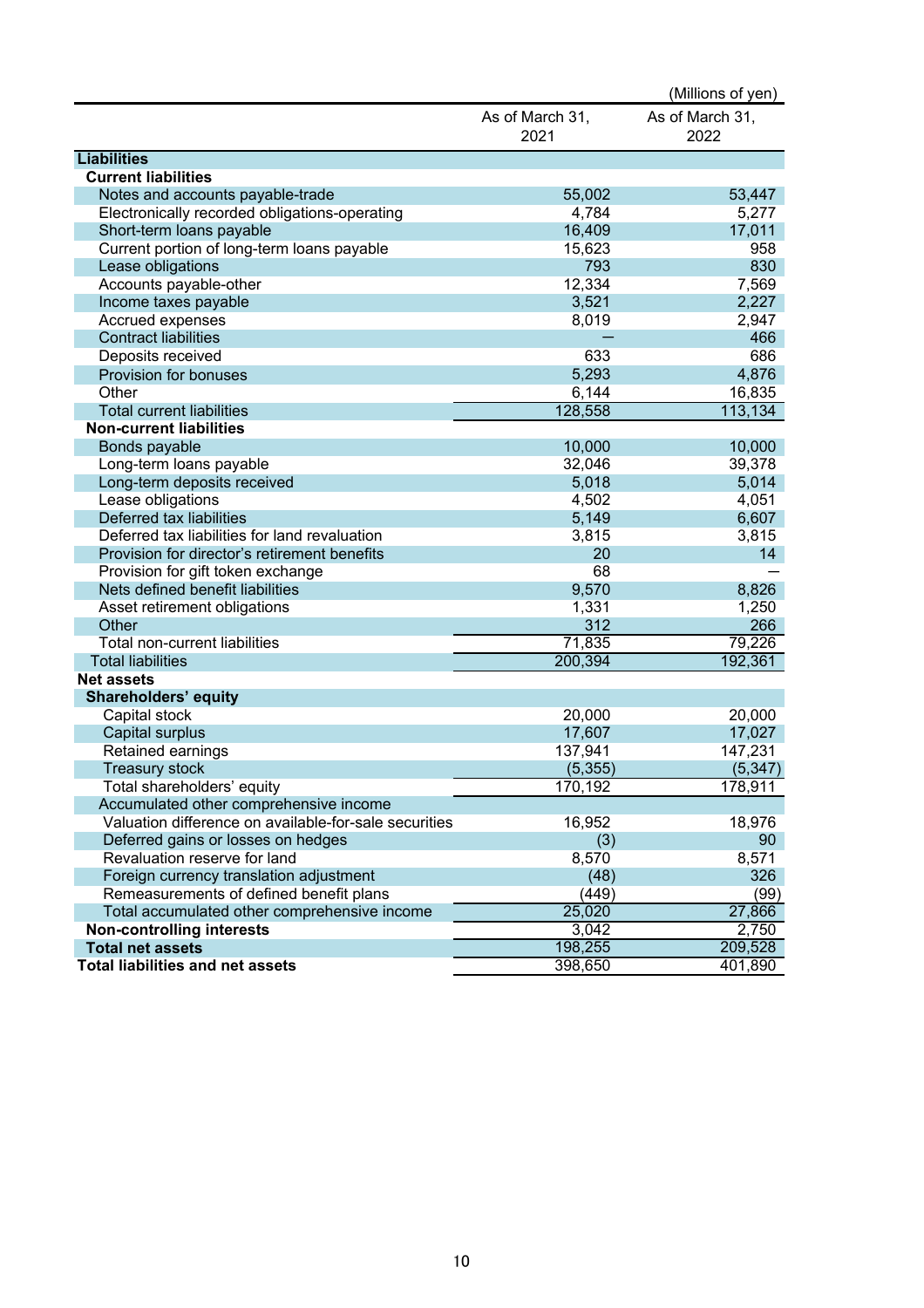# **(2) Consolidated Statements of Income and Consolidated Statements of Comprehensive Income**

| Year ended March 31, Year ended March 31,<br>2021<br>2022<br><b>Net sales</b><br>615,186<br>558,403<br>Cost of sales<br>472,574<br>468,961<br>142,612<br>89,441<br>Gross profit<br>Selling, general and administrative expenses<br>Selling expenses<br>104,499<br>53,245<br>General and administrative expenses<br>18,331<br>18,136<br>71,382<br>122,831<br>Total selling, general and administrative expenses<br><b>Operating profit</b><br>19,780<br>18,059<br>Non-operating income<br>Interest income<br>7<br>3<br>Dividend income<br>737<br>765<br>1,233<br>1,015<br>Equity in earnings of affiliates<br>1,203<br>Other<br>1,045<br>Total non-operating income<br>3,024<br>2,987<br>Non-operating expenses<br>410<br>388<br>Interest expenses<br>54<br>141<br><b>Donations</b><br>52<br>120<br>Special milk formula supply business expenses<br>Other<br>625<br>409<br>1,142<br>1,060<br>Total non-operating expenses<br><b>Ordinary profit</b><br>21,662<br>19,987<br>Extraordinary income<br>Gain on sales of non-current assets<br>2,678<br>3<br>Gain on sales of investment securities<br>18<br>$\overline{2}$<br>Other<br>455<br>$\mathbf 0$<br>Total extraordinary income<br>3,152<br>6<br><b>Extraordinary loss</b><br>Loss on sales of non-current assets<br>477<br>28<br>1,486<br>1,865<br>Loss on retirement of non-current assets<br>1,282<br>350<br>Impairment loss<br>524<br>Loss on valuation of investment securities<br>38<br>Other<br>374<br>0<br>3,659<br>2,768<br><b>Total extraordinary loss</b><br>21,156<br>17,226<br>Profit before income taxes<br>Income taxes<br>5,589<br>4,487<br>Current |          |     | (Millions of yen) |
|-------------------------------------------------------------------------------------------------------------------------------------------------------------------------------------------------------------------------------------------------------------------------------------------------------------------------------------------------------------------------------------------------------------------------------------------------------------------------------------------------------------------------------------------------------------------------------------------------------------------------------------------------------------------------------------------------------------------------------------------------------------------------------------------------------------------------------------------------------------------------------------------------------------------------------------------------------------------------------------------------------------------------------------------------------------------------------------------------------------------------------------------------------------------------------------------------------------------------------------------------------------------------------------------------------------------------------------------------------------------------------------------------------------------------------------------------------------------------------------------------------------------------------------------------------------------------------------------------------------------------|----------|-----|-------------------|
|                                                                                                                                                                                                                                                                                                                                                                                                                                                                                                                                                                                                                                                                                                                                                                                                                                                                                                                                                                                                                                                                                                                                                                                                                                                                                                                                                                                                                                                                                                                                                                                                                         |          |     |                   |
|                                                                                                                                                                                                                                                                                                                                                                                                                                                                                                                                                                                                                                                                                                                                                                                                                                                                                                                                                                                                                                                                                                                                                                                                                                                                                                                                                                                                                                                                                                                                                                                                                         |          |     |                   |
|                                                                                                                                                                                                                                                                                                                                                                                                                                                                                                                                                                                                                                                                                                                                                                                                                                                                                                                                                                                                                                                                                                                                                                                                                                                                                                                                                                                                                                                                                                                                                                                                                         |          |     |                   |
|                                                                                                                                                                                                                                                                                                                                                                                                                                                                                                                                                                                                                                                                                                                                                                                                                                                                                                                                                                                                                                                                                                                                                                                                                                                                                                                                                                                                                                                                                                                                                                                                                         |          |     |                   |
|                                                                                                                                                                                                                                                                                                                                                                                                                                                                                                                                                                                                                                                                                                                                                                                                                                                                                                                                                                                                                                                                                                                                                                                                                                                                                                                                                                                                                                                                                                                                                                                                                         |          |     |                   |
|                                                                                                                                                                                                                                                                                                                                                                                                                                                                                                                                                                                                                                                                                                                                                                                                                                                                                                                                                                                                                                                                                                                                                                                                                                                                                                                                                                                                                                                                                                                                                                                                                         |          |     |                   |
|                                                                                                                                                                                                                                                                                                                                                                                                                                                                                                                                                                                                                                                                                                                                                                                                                                                                                                                                                                                                                                                                                                                                                                                                                                                                                                                                                                                                                                                                                                                                                                                                                         |          |     |                   |
|                                                                                                                                                                                                                                                                                                                                                                                                                                                                                                                                                                                                                                                                                                                                                                                                                                                                                                                                                                                                                                                                                                                                                                                                                                                                                                                                                                                                                                                                                                                                                                                                                         |          |     |                   |
|                                                                                                                                                                                                                                                                                                                                                                                                                                                                                                                                                                                                                                                                                                                                                                                                                                                                                                                                                                                                                                                                                                                                                                                                                                                                                                                                                                                                                                                                                                                                                                                                                         |          |     |                   |
|                                                                                                                                                                                                                                                                                                                                                                                                                                                                                                                                                                                                                                                                                                                                                                                                                                                                                                                                                                                                                                                                                                                                                                                                                                                                                                                                                                                                                                                                                                                                                                                                                         |          |     |                   |
|                                                                                                                                                                                                                                                                                                                                                                                                                                                                                                                                                                                                                                                                                                                                                                                                                                                                                                                                                                                                                                                                                                                                                                                                                                                                                                                                                                                                                                                                                                                                                                                                                         |          |     |                   |
|                                                                                                                                                                                                                                                                                                                                                                                                                                                                                                                                                                                                                                                                                                                                                                                                                                                                                                                                                                                                                                                                                                                                                                                                                                                                                                                                                                                                                                                                                                                                                                                                                         |          |     |                   |
|                                                                                                                                                                                                                                                                                                                                                                                                                                                                                                                                                                                                                                                                                                                                                                                                                                                                                                                                                                                                                                                                                                                                                                                                                                                                                                                                                                                                                                                                                                                                                                                                                         |          |     |                   |
|                                                                                                                                                                                                                                                                                                                                                                                                                                                                                                                                                                                                                                                                                                                                                                                                                                                                                                                                                                                                                                                                                                                                                                                                                                                                                                                                                                                                                                                                                                                                                                                                                         |          |     |                   |
|                                                                                                                                                                                                                                                                                                                                                                                                                                                                                                                                                                                                                                                                                                                                                                                                                                                                                                                                                                                                                                                                                                                                                                                                                                                                                                                                                                                                                                                                                                                                                                                                                         |          |     |                   |
|                                                                                                                                                                                                                                                                                                                                                                                                                                                                                                                                                                                                                                                                                                                                                                                                                                                                                                                                                                                                                                                                                                                                                                                                                                                                                                                                                                                                                                                                                                                                                                                                                         |          |     |                   |
|                                                                                                                                                                                                                                                                                                                                                                                                                                                                                                                                                                                                                                                                                                                                                                                                                                                                                                                                                                                                                                                                                                                                                                                                                                                                                                                                                                                                                                                                                                                                                                                                                         |          |     |                   |
|                                                                                                                                                                                                                                                                                                                                                                                                                                                                                                                                                                                                                                                                                                                                                                                                                                                                                                                                                                                                                                                                                                                                                                                                                                                                                                                                                                                                                                                                                                                                                                                                                         |          |     |                   |
|                                                                                                                                                                                                                                                                                                                                                                                                                                                                                                                                                                                                                                                                                                                                                                                                                                                                                                                                                                                                                                                                                                                                                                                                                                                                                                                                                                                                                                                                                                                                                                                                                         |          |     |                   |
|                                                                                                                                                                                                                                                                                                                                                                                                                                                                                                                                                                                                                                                                                                                                                                                                                                                                                                                                                                                                                                                                                                                                                                                                                                                                                                                                                                                                                                                                                                                                                                                                                         |          |     |                   |
|                                                                                                                                                                                                                                                                                                                                                                                                                                                                                                                                                                                                                                                                                                                                                                                                                                                                                                                                                                                                                                                                                                                                                                                                                                                                                                                                                                                                                                                                                                                                                                                                                         |          |     |                   |
|                                                                                                                                                                                                                                                                                                                                                                                                                                                                                                                                                                                                                                                                                                                                                                                                                                                                                                                                                                                                                                                                                                                                                                                                                                                                                                                                                                                                                                                                                                                                                                                                                         |          |     |                   |
|                                                                                                                                                                                                                                                                                                                                                                                                                                                                                                                                                                                                                                                                                                                                                                                                                                                                                                                                                                                                                                                                                                                                                                                                                                                                                                                                                                                                                                                                                                                                                                                                                         |          |     |                   |
|                                                                                                                                                                                                                                                                                                                                                                                                                                                                                                                                                                                                                                                                                                                                                                                                                                                                                                                                                                                                                                                                                                                                                                                                                                                                                                                                                                                                                                                                                                                                                                                                                         |          |     |                   |
|                                                                                                                                                                                                                                                                                                                                                                                                                                                                                                                                                                                                                                                                                                                                                                                                                                                                                                                                                                                                                                                                                                                                                                                                                                                                                                                                                                                                                                                                                                                                                                                                                         |          |     |                   |
|                                                                                                                                                                                                                                                                                                                                                                                                                                                                                                                                                                                                                                                                                                                                                                                                                                                                                                                                                                                                                                                                                                                                                                                                                                                                                                                                                                                                                                                                                                                                                                                                                         |          |     |                   |
|                                                                                                                                                                                                                                                                                                                                                                                                                                                                                                                                                                                                                                                                                                                                                                                                                                                                                                                                                                                                                                                                                                                                                                                                                                                                                                                                                                                                                                                                                                                                                                                                                         |          |     |                   |
|                                                                                                                                                                                                                                                                                                                                                                                                                                                                                                                                                                                                                                                                                                                                                                                                                                                                                                                                                                                                                                                                                                                                                                                                                                                                                                                                                                                                                                                                                                                                                                                                                         |          |     |                   |
|                                                                                                                                                                                                                                                                                                                                                                                                                                                                                                                                                                                                                                                                                                                                                                                                                                                                                                                                                                                                                                                                                                                                                                                                                                                                                                                                                                                                                                                                                                                                                                                                                         |          |     |                   |
|                                                                                                                                                                                                                                                                                                                                                                                                                                                                                                                                                                                                                                                                                                                                                                                                                                                                                                                                                                                                                                                                                                                                                                                                                                                                                                                                                                                                                                                                                                                                                                                                                         |          |     |                   |
|                                                                                                                                                                                                                                                                                                                                                                                                                                                                                                                                                                                                                                                                                                                                                                                                                                                                                                                                                                                                                                                                                                                                                                                                                                                                                                                                                                                                                                                                                                                                                                                                                         |          |     |                   |
|                                                                                                                                                                                                                                                                                                                                                                                                                                                                                                                                                                                                                                                                                                                                                                                                                                                                                                                                                                                                                                                                                                                                                                                                                                                                                                                                                                                                                                                                                                                                                                                                                         |          |     |                   |
|                                                                                                                                                                                                                                                                                                                                                                                                                                                                                                                                                                                                                                                                                                                                                                                                                                                                                                                                                                                                                                                                                                                                                                                                                                                                                                                                                                                                                                                                                                                                                                                                                         |          |     |                   |
|                                                                                                                                                                                                                                                                                                                                                                                                                                                                                                                                                                                                                                                                                                                                                                                                                                                                                                                                                                                                                                                                                                                                                                                                                                                                                                                                                                                                                                                                                                                                                                                                                         |          |     |                   |
|                                                                                                                                                                                                                                                                                                                                                                                                                                                                                                                                                                                                                                                                                                                                                                                                                                                                                                                                                                                                                                                                                                                                                                                                                                                                                                                                                                                                                                                                                                                                                                                                                         |          |     |                   |
|                                                                                                                                                                                                                                                                                                                                                                                                                                                                                                                                                                                                                                                                                                                                                                                                                                                                                                                                                                                                                                                                                                                                                                                                                                                                                                                                                                                                                                                                                                                                                                                                                         |          |     |                   |
|                                                                                                                                                                                                                                                                                                                                                                                                                                                                                                                                                                                                                                                                                                                                                                                                                                                                                                                                                                                                                                                                                                                                                                                                                                                                                                                                                                                                                                                                                                                                                                                                                         |          |     |                   |
|                                                                                                                                                                                                                                                                                                                                                                                                                                                                                                                                                                                                                                                                                                                                                                                                                                                                                                                                                                                                                                                                                                                                                                                                                                                                                                                                                                                                                                                                                                                                                                                                                         |          |     |                   |
|                                                                                                                                                                                                                                                                                                                                                                                                                                                                                                                                                                                                                                                                                                                                                                                                                                                                                                                                                                                                                                                                                                                                                                                                                                                                                                                                                                                                                                                                                                                                                                                                                         | Deferred | 588 | 511               |
| Total income taxes<br>6,177<br>4,998                                                                                                                                                                                                                                                                                                                                                                                                                                                                                                                                                                                                                                                                                                                                                                                                                                                                                                                                                                                                                                                                                                                                                                                                                                                                                                                                                                                                                                                                                                                                                                                    |          |     |                   |
| 12,227<br>14,978                                                                                                                                                                                                                                                                                                                                                                                                                                                                                                                                                                                                                                                                                                                                                                                                                                                                                                                                                                                                                                                                                                                                                                                                                                                                                                                                                                                                                                                                                                                                                                                                        | Profit   |     |                   |
| 64<br>159<br>Profit attributable to non-controlling interests                                                                                                                                                                                                                                                                                                                                                                                                                                                                                                                                                                                                                                                                                                                                                                                                                                                                                                                                                                                                                                                                                                                                                                                                                                                                                                                                                                                                                                                                                                                                                           |          |     |                   |
| 14,913<br>12,068<br>Profit attributable to owners of parent                                                                                                                                                                                                                                                                                                                                                                                                                                                                                                                                                                                                                                                                                                                                                                                                                                                                                                                                                                                                                                                                                                                                                                                                                                                                                                                                                                                                                                                                                                                                                             |          |     |                   |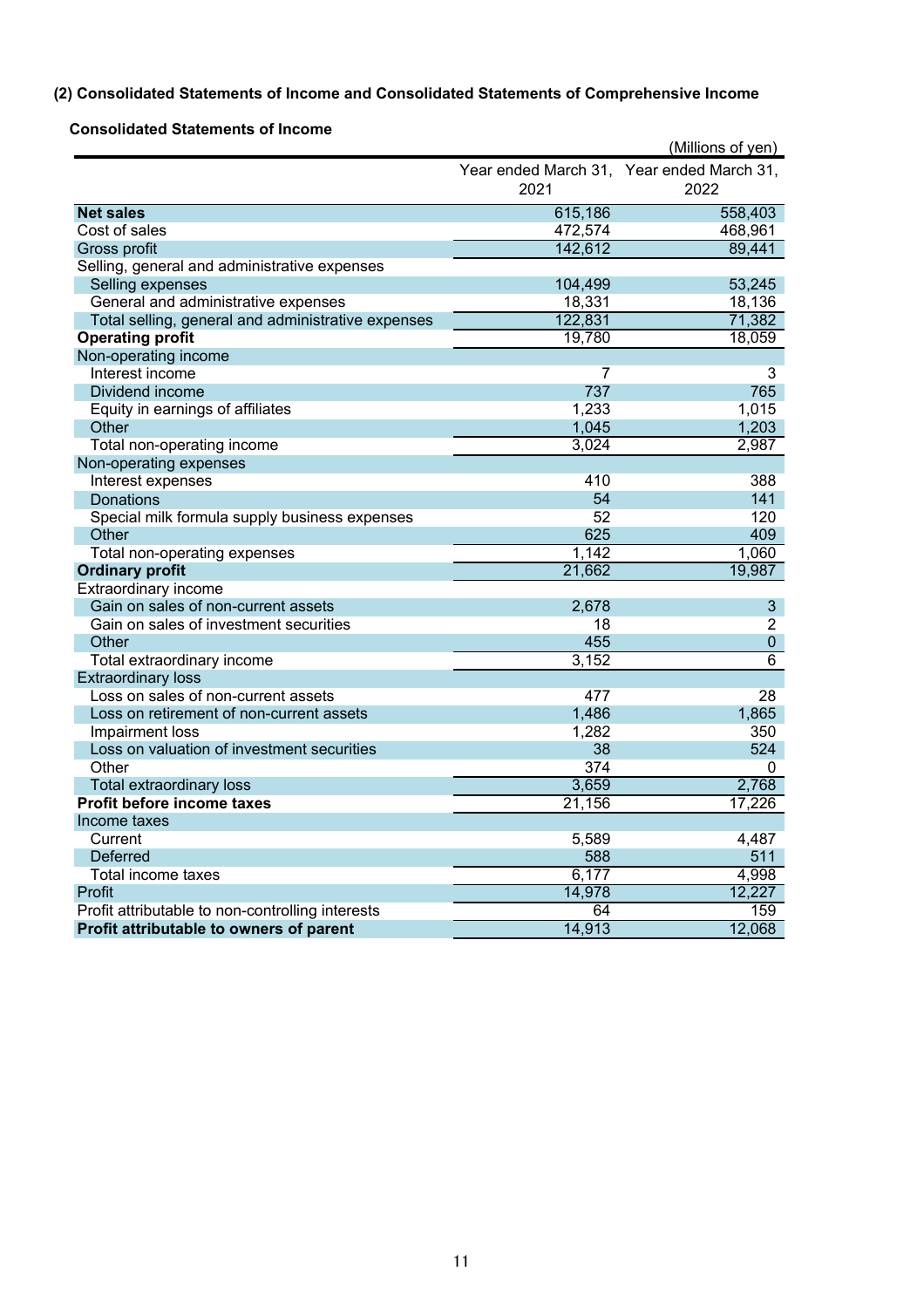# **Consolidated Statements of Comprehensive Income**

|                                                                                          |        | (Millions of yen)                         |
|------------------------------------------------------------------------------------------|--------|-------------------------------------------|
|                                                                                          |        | Year ended March 31, Year ended March 31, |
|                                                                                          | 2021   | 2022                                      |
| <b>Profit</b>                                                                            | 14,978 | 12,227                                    |
| Other comprehensive income                                                               |        |                                           |
| Valuation difference on available-for-sale securities                                    | 6,084  | 2,146                                     |
| Deferred gains or losses on hedges                                                       | 84     | 94                                        |
| Foreign currency translation adjustment                                                  | 80     | 411                                       |
| Remeasurements of defined benefit plans                                                  | 1,869  | 328                                       |
| Share of other comprehensive income of entities<br>accounted for using the equity method | 167    | (87)                                      |
| Total other comprehensive income                                                         | 8,286  | 2,893                                     |
| <b>Comprehensive income</b>                                                              | 23,265 | 15,120                                    |
| Comprehensive income attributable to owners<br>of parent                                 | 23,202 | 14,912                                    |
| Comprehensive income attributable to non-<br>controlling interests                       | 62     | 208                                       |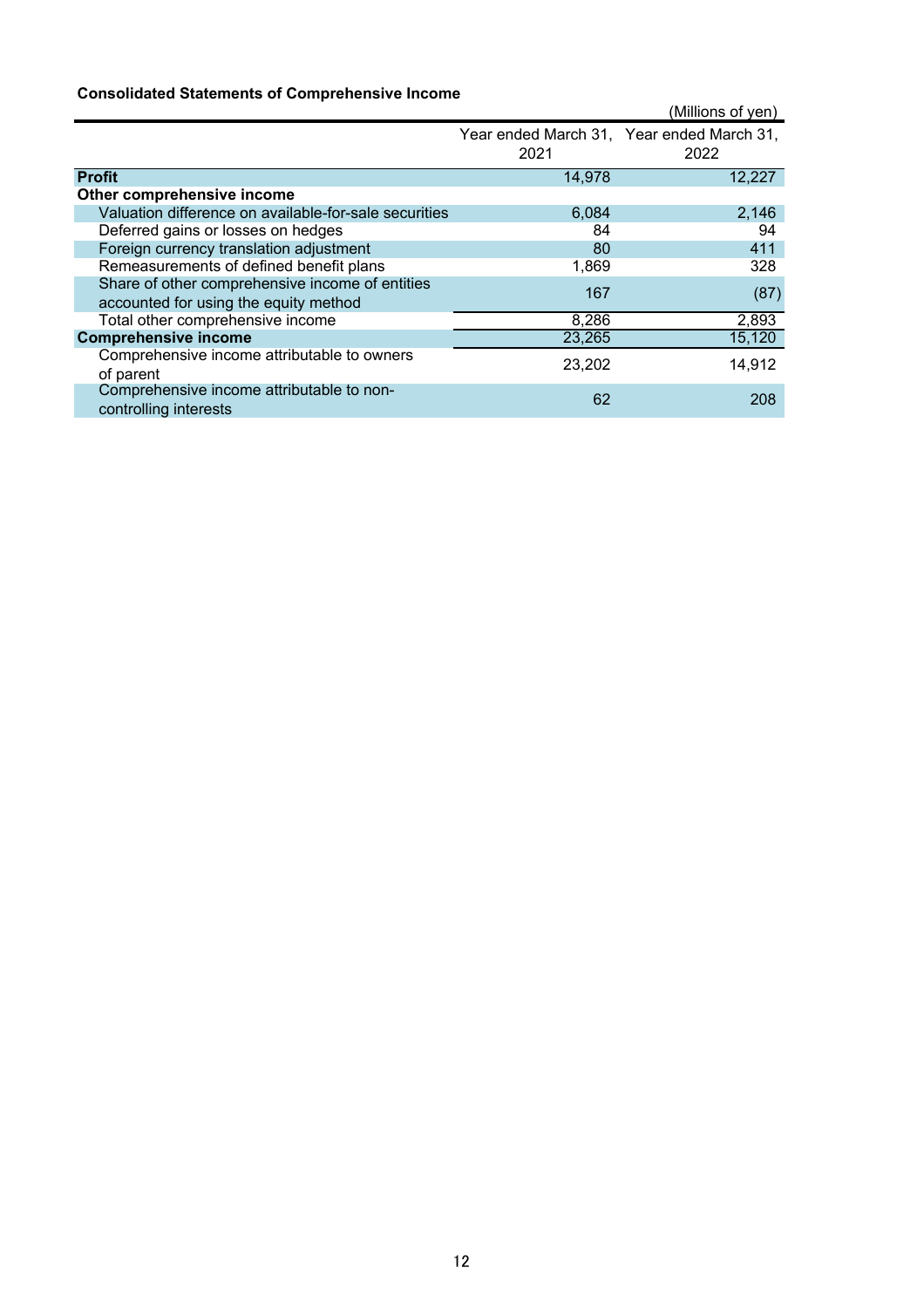# **(3) Consolidated Statements of Changes in Net Assets**

Year ended March 31, 2021 (April 1, 2020 to March 31, 2021)

(Millions of yen)

|                           | Shareholders' equity |                 |                      |                |                               |
|---------------------------|----------------------|-----------------|----------------------|----------------|-------------------------------|
|                           | Capital stock        | Capital surplus | Retained<br>earnings | Treasury stock | Total shareholders'<br>equity |
| <b>Balance</b> at         | 20,000               | 17,606          | 125,489              | (4,961)        | 158,134                       |
| beginning of term         |                      |                 |                      |                |                               |
| <b>Cumulative effects</b> |                      |                 |                      |                |                               |
| of changes in             |                      |                 |                      |                |                               |
| accounting policies       |                      |                 |                      |                |                               |
| <b>Restated balance</b>   | 20,000               | 17,606          | 125,489              | (4, 961)       | 158,134                       |
| Changes during term       |                      |                 |                      |                |                               |
| Cash dividends            |                      |                 | (2,707)              |                | (2,707)                       |
| Profit attributable to    |                      |                 | 14,913               |                | 14,913                        |
| owners of parent          |                      |                 |                      |                |                               |
| Purchase of               |                      |                 |                      | (394)          | (394)                         |
| treasury stock            |                      |                 |                      |                |                               |
| Disposal of               |                      | $\mathbf{0}$    |                      | 0              | 0                             |
| treasury stock            |                      |                 |                      |                |                               |
| Change in                 |                      |                 |                      |                |                               |
| ownership interest of     |                      |                 |                      |                |                               |
| parent due to             |                      |                 |                      |                |                               |
| transactions with         |                      |                 |                      |                |                               |
| non-controlling           |                      |                 |                      |                |                               |
| interests                 |                      |                 |                      |                |                               |
| Reversal of               |                      |                 |                      |                |                               |
| revaluation reserve       |                      |                 | 245                  |                | 245                           |
| for land                  |                      |                 |                      |                |                               |
| Net changes other         |                      |                 |                      |                |                               |
| than shareholders'        |                      |                 |                      |                |                               |
| equity                    |                      |                 |                      |                |                               |
| <b>Total changes</b>      |                      | $\mathbf 0$     | 12,451               | (394)          | 12,057                        |
| during term               |                      |                 |                      |                |                               |
| <b>Balance</b> at         | 20,000               | 17,607          | 137,941              | (5, 355)       | 170,192                       |
| end of term               |                      |                 |                      |                |                               |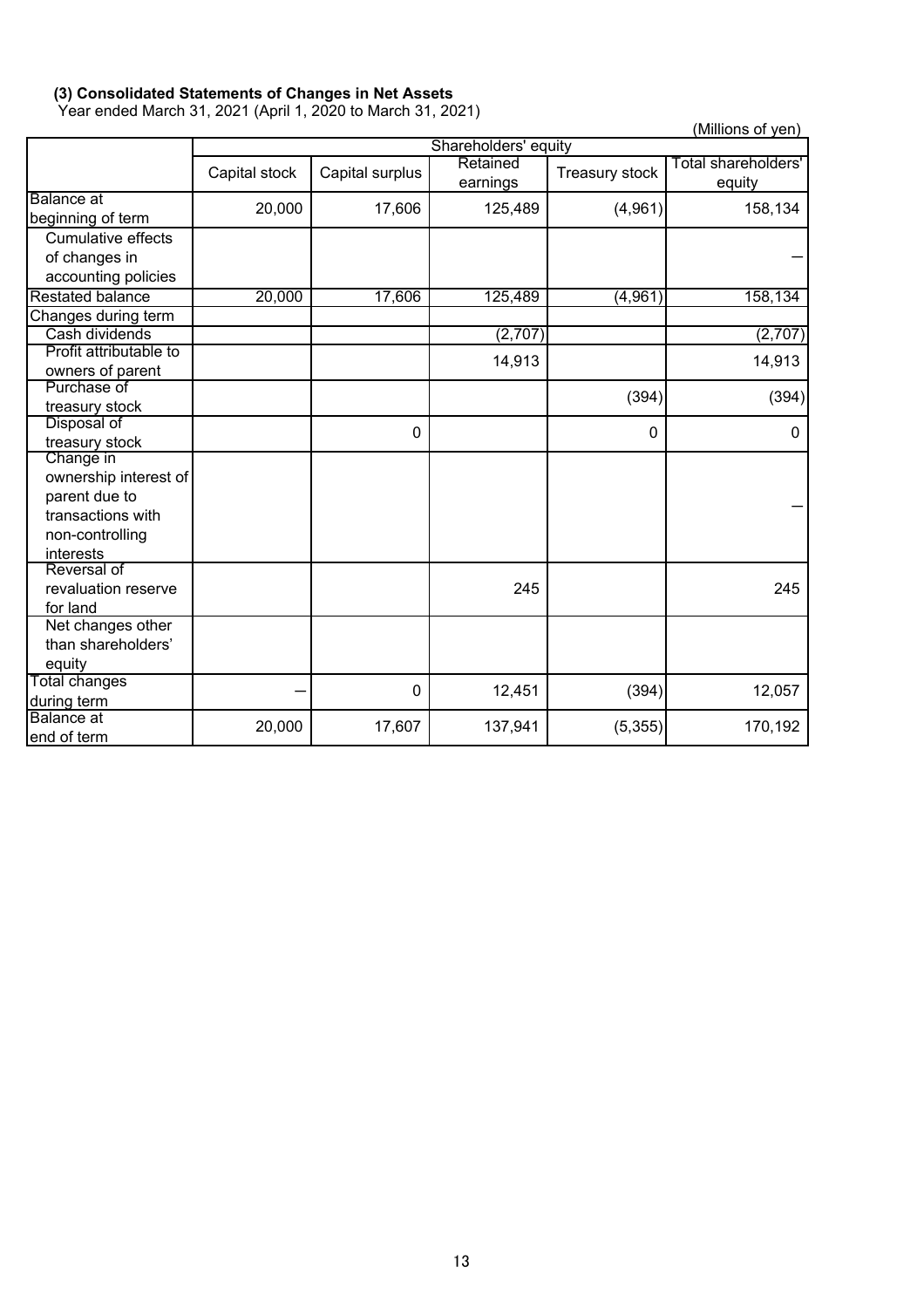(Millions of yen) 3,042 198,255 Total accumulate d other comprehensive income Profit attributable to owners of parent Purchase of treasury stock Change in ownership interest of parent due to transactions with non-controlling interests Revaluation reserve for land Foreign currency translation adjustment Deferred gains or losses on hedges Remeasure -ments of defined benefit plans Noncontrolling interests 8,815 (142) (2,354) 16,977 2,982 178,094 Total net assets Accumulated other comprehensive income 10,747 (88) Valuation difference on available-forsale securities Changes during term (2,354) 16,977 2,982 - 178,094 Balance at beginning of term (142) 2,982 Disposal of treasury stock Reversal of revaluation reserve for land 245 (394) 84 | (245)| 93 | 1,905 | 8,043 | 59 | 20,160 16,952 (3) 8,570 (48) (449) 25,020 0 Balance at end of term 1,905 8,043 59 8,103 Cumulative effects of changes in accounting policies Restated balance - (2,707) Net changes other than shareholders' equity 6,204 84 (245) 93 14,913 Total changes during term 6,204 Cash dividends 10,747 (88) 8,815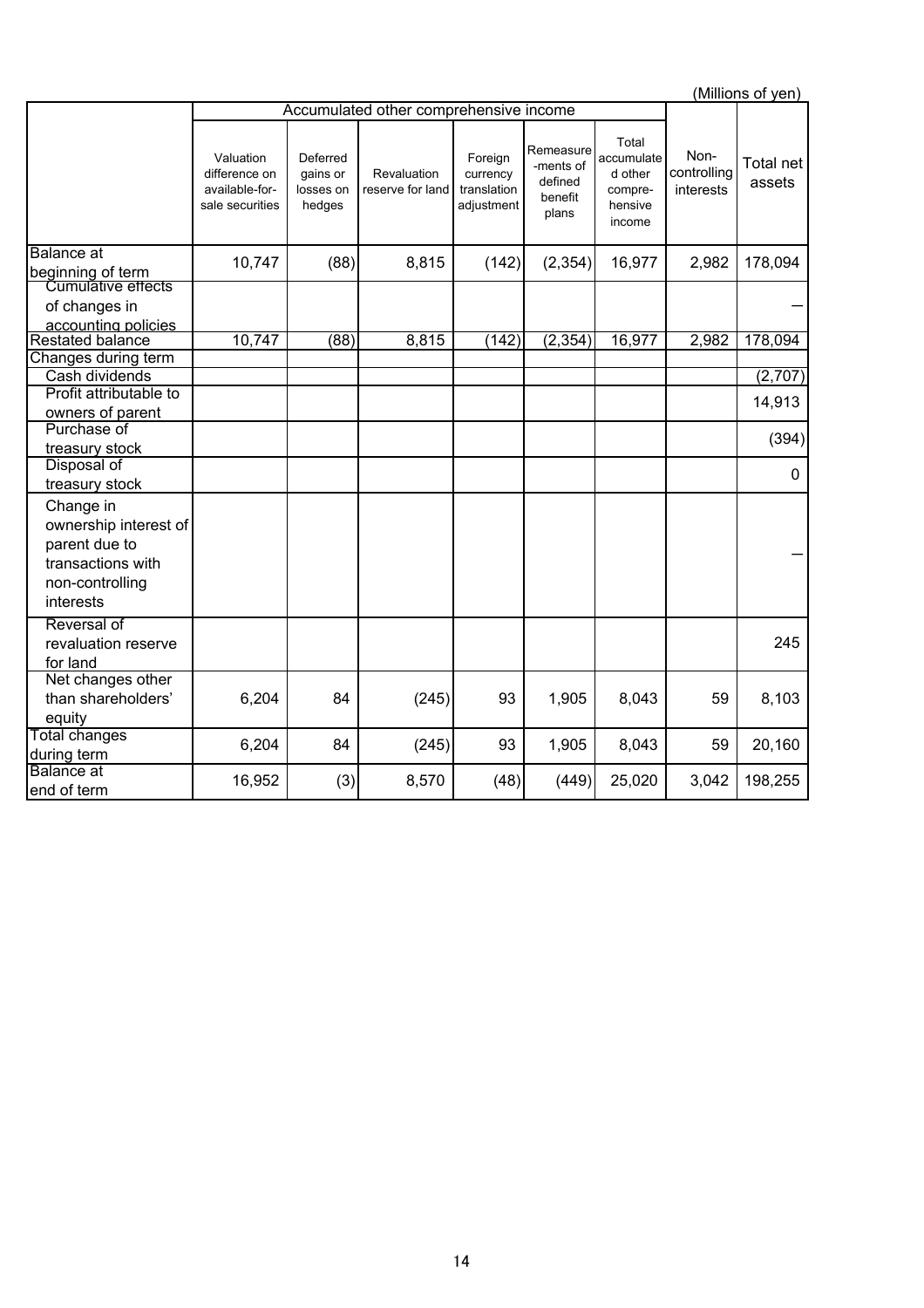|  | Year ended March 31, 2022 (April 1, 2021 to March 31, 2022) |
|--|-------------------------------------------------------------|
|--|-------------------------------------------------------------|

| (Millions of yen) |
|-------------------|
|-------------------|

|                        |               |                 | Shareholders' equity |                |                     |
|------------------------|---------------|-----------------|----------------------|----------------|---------------------|
|                        | Capital stock | Capital surplus | Retained             | Treasury stock | Total shareholders' |
|                        |               |                 | earnings             |                | equity              |
| <b>Balance</b> at      | 20,000        | 17,607          | 137,941              | (5,355)        | 170,192             |
| beginning of term      |               |                 |                      |                |                     |
| Cumulative effects     |               |                 |                      |                |                     |
| of changes in          |               |                 | (69)                 |                | (69)                |
| accounting policies    |               |                 |                      |                |                     |
| Restated balance       | 20,000        | 17,607          | 137,871              | (5, 355)       | 170,123             |
| Changes during term    |               |                 |                      |                |                     |
| Cash dividends         |               |                 | (2,707)              |                | (2,707)             |
| Profit attributable to |               |                 | 12,068               |                | 12,068              |
| owners of parent       |               |                 |                      |                |                     |
| Purchase of            |               |                 |                      | (5)            | (5)                 |
| treasury stock         |               |                 |                      |                |                     |
| Disposal of            |               | 0               |                      | 13             | 13                  |
| treasury stock         |               |                 |                      |                |                     |
| Change in              |               |                 |                      |                |                     |
| ownership interest of  |               |                 |                      |                |                     |
| parent due to          |               | (579)           |                      |                | (579)               |
| transactions with      |               |                 |                      |                |                     |
| non-controlling        |               |                 |                      |                |                     |
| interests              |               |                 |                      |                |                     |
| Reversal of            |               |                 |                      |                |                     |
| revaluation reserve    |               |                 | (1)                  |                | (1)                 |
| for land               |               |                 |                      |                |                     |
| Net changes other      |               |                 |                      |                |                     |
| than shareholders'     |               |                 |                      |                |                     |
| equity                 |               |                 |                      |                |                     |
| Total changes          |               | (579)           | 9,359                | 8              | 8,787               |
| during term            |               |                 |                      |                |                     |
| <b>Balance</b> at      | 20,000        | 17,027          | 147,231              | (5, 347)       | 178,911             |
| end of term            |               |                 |                      |                |                     |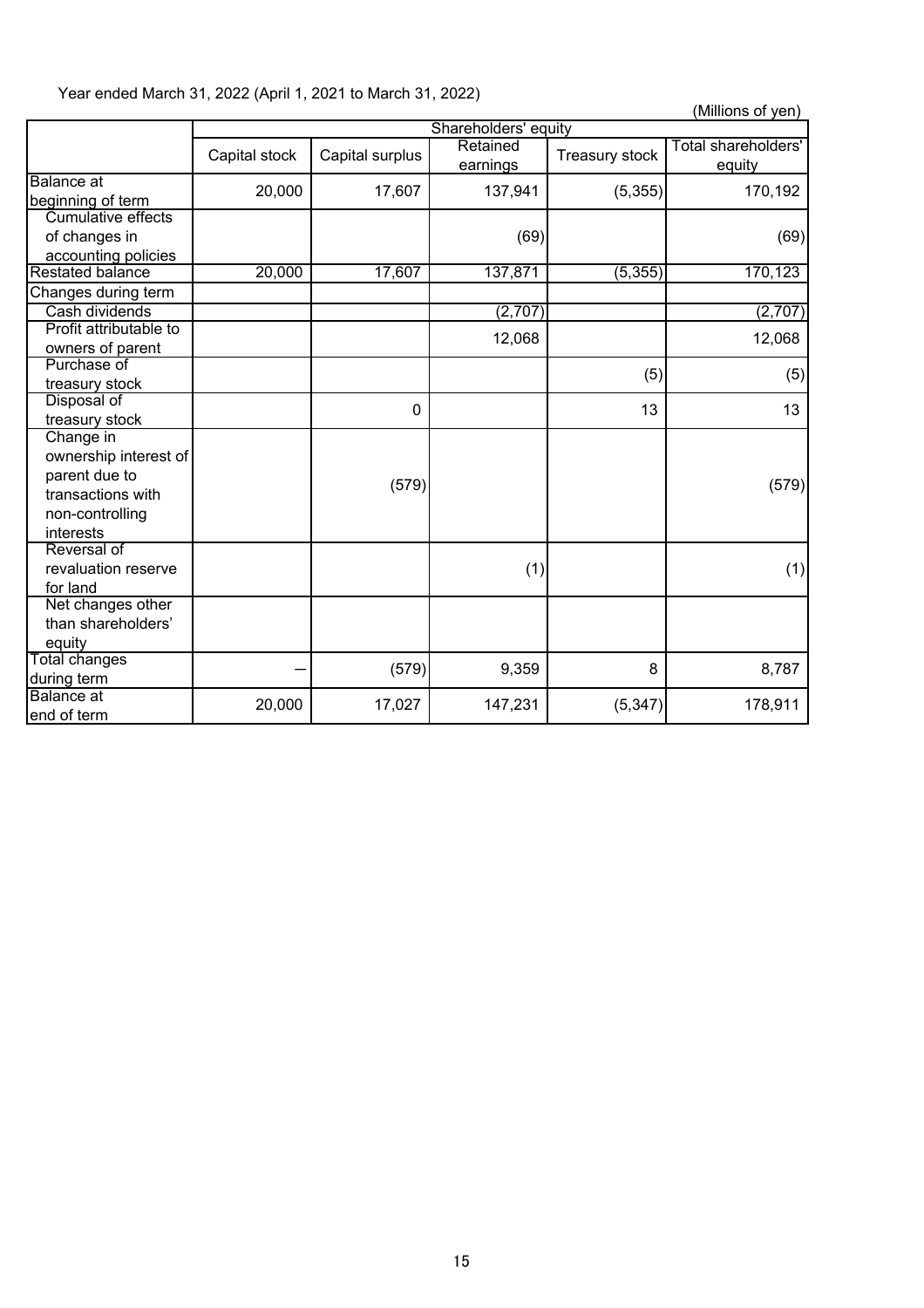(Millions of yen) 2,024 | 94 | 1 | 375 | 349 | 2,845 | (291)| 11,342  $(99)$  27,866 2,750 209,528 (1) (579) 326 Total net assets Valuation difference on available-forsale securities Purchase of treasury stock Disposal of treasury stock 25,020 3,042 13 (2,707) 25,020 3,042 198,255 Reversal of revaluation reserve for land Change in ownership interest of parent due to transactions with non-controlling interests Total changes during term Balance at end of term 18,976 90 8,571 Deferred gains or losses on hedges Revaluation reserve for land Foreign currency translation adjustment 12,068 (5) Balance at Balance at  $\begin{bmatrix} 6 & 16 & 952 \\ 16 & 952 & 3 \end{bmatrix}$  (3) 8,570 (48) (449) Cash dividends Changes during term 16,952 Accumulated other comprehensive income Noncontrolling interests Total accumulate d other comprehensive income Profit attributable to owners of parent Restated balance (3) 198,186 Net changes other than shareholders' equity 2,024 94 1 375 349 2,845 (291) 2,554 Cumulative effects of changes in accounting policies 16,952 (3) 8,570 (69)  $(48)$   $(449)$ Remeasure -ments of defined benefit plans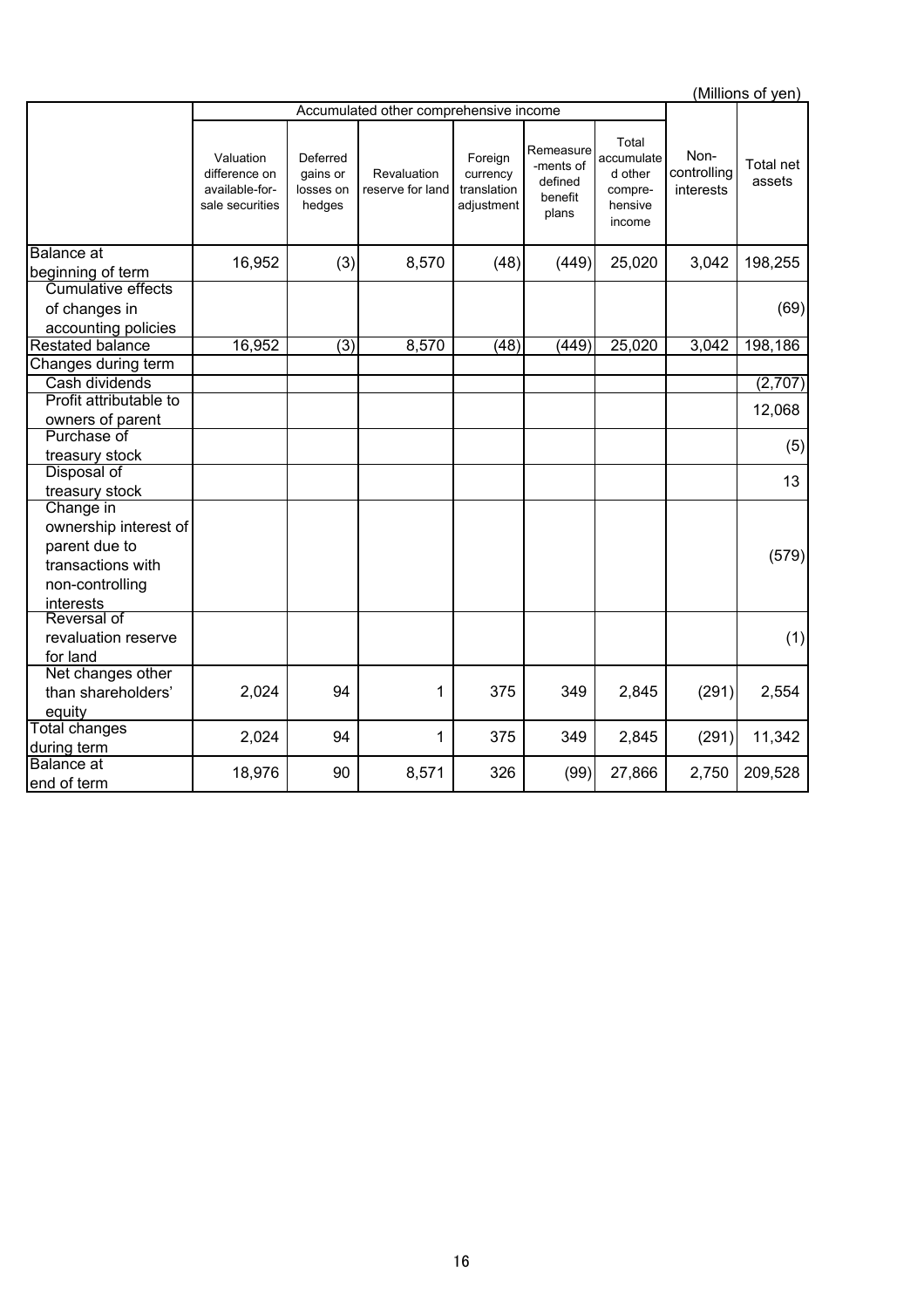# **(4) Consolidated Statements of Cash Flows**

|                                                               |          | (Millions of yen)                                 |
|---------------------------------------------------------------|----------|---------------------------------------------------|
|                                                               | 2021     | Year ended March 31, Year ended March 31,<br>2022 |
| <b>Cash flows from operating activities</b>                   |          |                                                   |
| Profit before income taxes                                    | 21,156   | 17,226                                            |
| Depreciation and amortization                                 | 15,917   | 16,957                                            |
| Impairment loss                                               | 1,282    | 350                                               |
| Equity in (earnings) losses of affiliates                     | (1, 233) | (1,015)                                           |
| Amortization of goodwill                                      | 89       | 100                                               |
| Increase (decrease) in allowance for doubtful<br>accounts     | (53)     | (109)                                             |
| Increase (decrease) in provision for bonuses                  | 80       | (419)                                             |
| Decrease (increase) in nets defined benefit asset             | (582)    | (751)                                             |
| Increase (decrease) in nets defined benefit liability         | 1,062    | 344                                               |
| Increase (decrease) in provision for gift token<br>exchange   | (10)     |                                                   |
| Loss (gain) on sales and retirement of non-<br>current assets | (714)    | 1,889                                             |
| Interest and dividend income received                         | (745)    | (769)                                             |
| Interest expenses                                             | 410      | 388                                               |
| Decrease (increase) in accounts receivable-other              | (3, 145) | 3,121                                             |
| Decrease (increase) in notes and accounts<br>receivable-trade | (137)    | (479)                                             |
| Decrease (increase) in inventories                            | (939)    | (2,080)                                           |
| Increase (decrease) in notes and accounts<br>payable-trade    | (231)    | (1, 125)                                          |
| Other                                                         | (548)    | 828                                               |
| Sub total                                                     | 31,656   | 34,455                                            |
| Interest and dividend income                                  | 1,101    | 1,125                                             |
| Interest expenses paid                                        | (393)    | (391)                                             |
| Income taxes paid                                             | (5,796)  | (5,768)                                           |
| Net cash provided by (used in) operating activities           | 26,567   | 29,421                                            |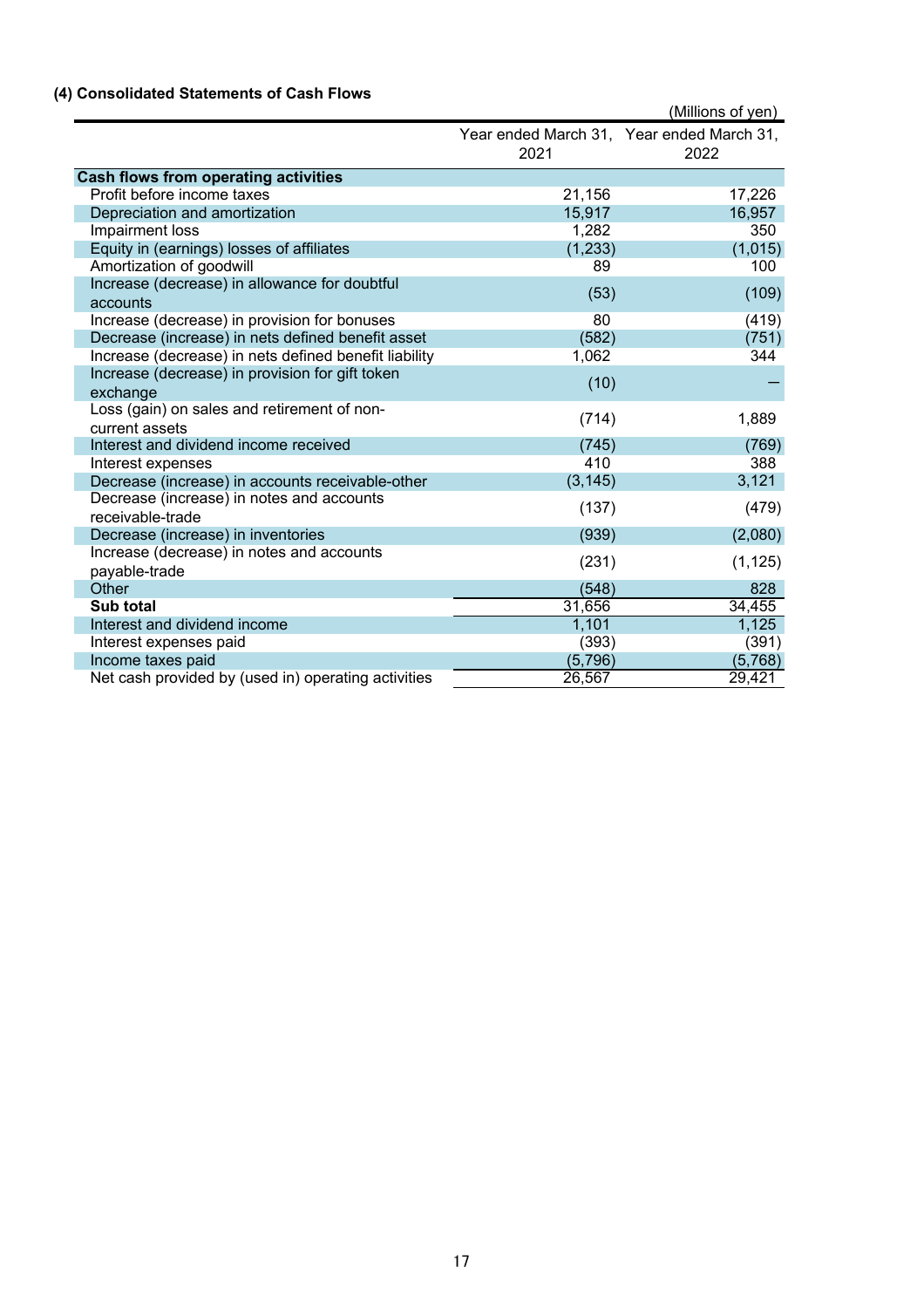|                                                                               |                 | (Millions of yen)                                 |
|-------------------------------------------------------------------------------|-----------------|---------------------------------------------------|
|                                                                               | 2021            | Year ended March 31, Year ended March 31,<br>2022 |
| <b>Cash flows from investing activities</b>                                   |                 |                                                   |
| Payments into time deposits                                                   | (10)            |                                                   |
| Proceeds from withdrawal of time deposits                                     | 12 <sup>2</sup> |                                                   |
| Payments of loans receivable                                                  | (295)           | $\overline{(3)}$                                  |
| Collection of loans receivable                                                | 159             | 72                                                |
| Purchase of property, plant and equipment and<br>intangible assets            | (31, 122)       | (19, 971)                                         |
| Proceeds from sales of property, plant and<br>equipment and intangible assets | 4,171           | 17                                                |
| Purchase of investment securities                                             | (17)            | (423)                                             |
| Proceeds from sales of investment securities                                  | 67              | 27                                                |
| Other                                                                         | (40)            | 75                                                |
| Net cash provided by (used in) investing activities                           | (27,076)        | (20, 206)                                         |
| <b>Cash flows from financing activities</b>                                   |                 |                                                   |
| Net increase (decrease) in short-term loans                                   |                 |                                                   |
| payable                                                                       | (105)           | 602                                               |
| Proceeds from long-term loans payable                                         | 12,540          | 8,290                                             |
| Repayment of long-term loans payable                                          | (1,626)         | (15, 623)                                         |
| Purchase of treasury stock                                                    | (394)           | (5)                                               |
| Cash dividends paid                                                           | (2,705)         | (2,705)                                           |
| Cash dividends paid to non-controlling interests                              | (2)             | (2)                                               |
| Payments from changes in ownership interests in                               |                 |                                                   |
| subsidiaries that do not result in change in scope of<br>consolidation        |                 | (1,076)                                           |
| Other                                                                         | (933)           | (741)                                             |
| Net cash provided by (used in) financing                                      |                 |                                                   |
| activities                                                                    | 6,771           | (11, 262)                                         |
| Effect of exchange rate on cash and cash<br>equivalents                       | 42              | 197                                               |
| Net increase (decrease) in cash and cash                                      |                 |                                                   |
| equivalents                                                                   | 6,305           | (1,849)                                           |
| Cash and cash equivalents at beginning of period                              | 15,524          | 21,829                                            |
| Cash and cash equivalents at end of period                                    | 21,829          | 19,979                                            |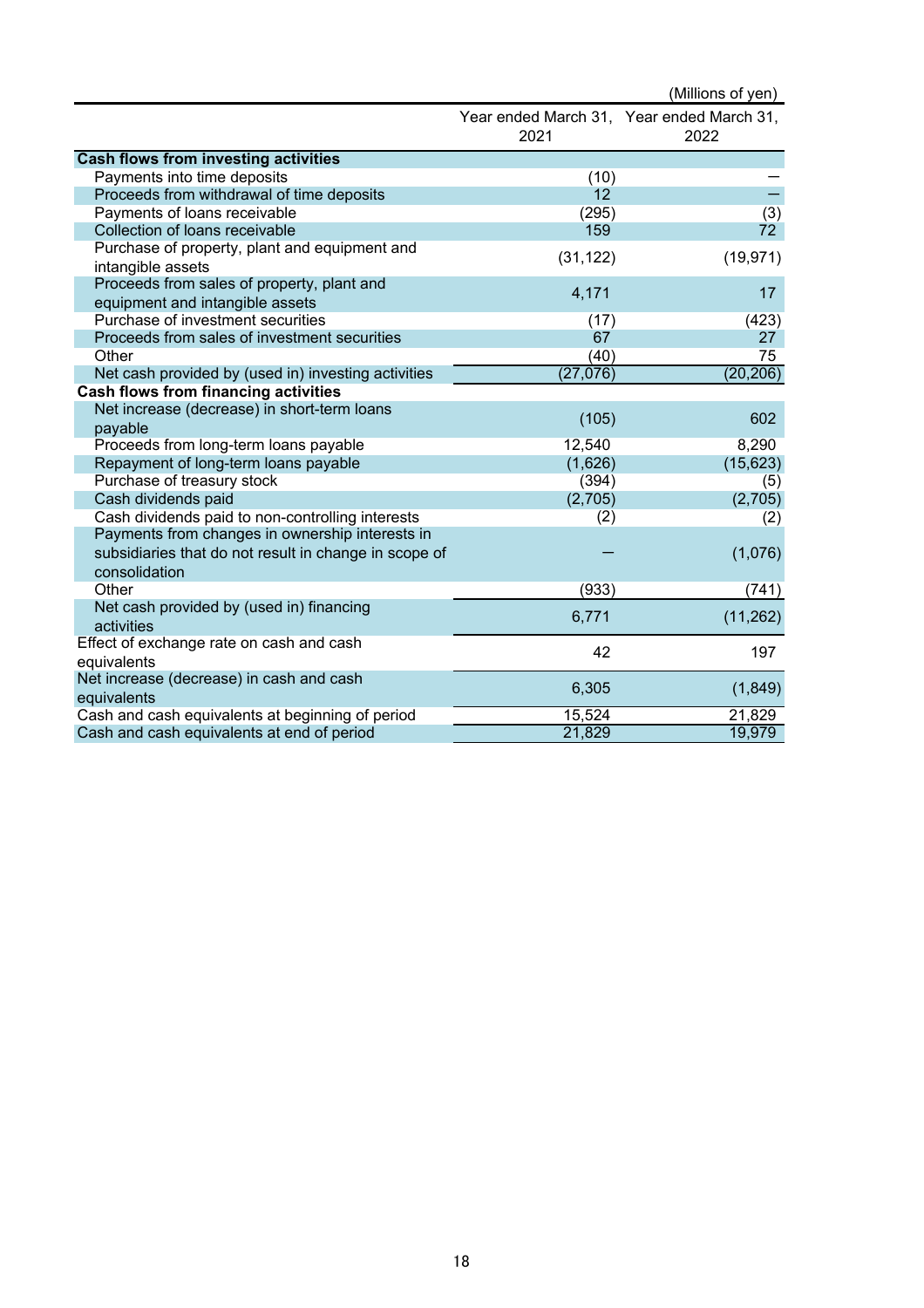# **(5) Notes to the Consolidated Financial Statements**

 (Notes on the Assumption of a Going Concern) Not applicable.

#### (Changes in Accounting Policies)

(Application of Accounting Standard for Revenue Recognition, etc.)

"Accounting Standard for Revenue Recognition" (ASBJ Statement No. 29, March 31, 2020), etc. have been applied effective from the beginning of the fiscal year ended March 31, 2022.

Accordingly, revenue is recognized when control of promised goods or services has been transferred to customers at the amount expected to be received in exchange for those goods or services. The principal impacts of the application of the Accounting Standard for Revenue Recognition, etc. on the Group's consolidated financial statements for the fiscal year ended March 31, 2022, are as follows:

#### - Consideration to be paid to customers

For transactions that were previously recorded primarily as sales promotion expenses and shipping and storage expenses under selling, general and administrative expenses, where the Group makes payments to a customer and where the consideration paid to the customer is not payment made in exchange for distinct goods or services from the customer, revenue is now measured by deducting said consideration from the transaction price.

#### - Agent transactions

The Group previously recognized revenue based on the total amount of consideration received from customers. For those transactions where the Group's role in providing goods to the customer is that of an agent, however, the Group has changed its revenue recognition method to recognize revenue on a net basis, which is the amount received from customers less the amount paid to suppliers.

The Group's application of the Accounting Standard for Revenue Recognition, etc. is in accordance with the transitional treatment set forth in the proviso of paragraph 84 of the Accounting Standard for Revenue Recognition. The cumulative effect of retrospectively applying the new accounting policy prior to the beginning of the fiscal year ended March 31, 2022 has been reflected in the retained earnings as of the beginning of said fiscal year, and the new accounting policy has thereby been applied to the balance of retained earnings as of the beginning of said fiscal year.

In the consolidated balance sheets for the fiscal year ended March 31, 2021, "Notes and accounts receivable-trade", presented under "Current assets" will now be presented as "Notes and accounts receivable-trade" and "Contract assets". "Accounts payable-other" and "Accrued expenses", presented under "Current liabilities" are now presented as "Accounts payable-other", "Accrued expenses", and "Refund liabilities". "Other" is now presented as "Contract liabilities" and "Other". Note that "Refund liabilities" is included in "Other" under "Current liabilities" due to the immateriality of the amounts involved. However, in accordance with the transitional treatment set forth in paragraph 89-2 of the Accounting Standard for Revenue Recognition, statements for the fiscal year ended March 31, 2021 have not been reclassified to conform to the new presentation method.

As a result, compared to before the Group's application of the Accounting Standard for Revenue Recognition etc. the consolidated balance sheets for the fiscal year ended March 31, 2022 show a decrease of ¥49 million in "Notes and accounts receivable–trade", and an increase of ¥49 million in "Contract assets", both under "Current assets"; a decrease of ¥4,724 million in "Accounts payable–other", a decrease of ¥5,514 million in "Accrued expenses", an increase of ¥466 million in "Contract liabilities", and an increase of ¥9,772 million in "Other", all under "Current liabilities". In the Consolidated Statements of Income for the fiscal year ended March 31, 2022, "Net sales" decreased ¥61,726 million, "Cost of sales" decreased ¥8,838 million, and "Selling, general and administrative expenses" decreased ¥52,886 million.

The "Balance at beginning of term" of "Retained earnings" in the Consolidated Statements of Changes in Net Assets decreased by ¥69 million due to the cumulative effect on net assets at the beginning of the fiscal year ended March 31, 2022.

In accordance with the transitional treatment stipulated in Paragraph 89-3 of the Accounting Standard for Revenue Recognition, notes regarding "Revenue Recognition" for the fiscal year ended March 31, 2021 are omitted.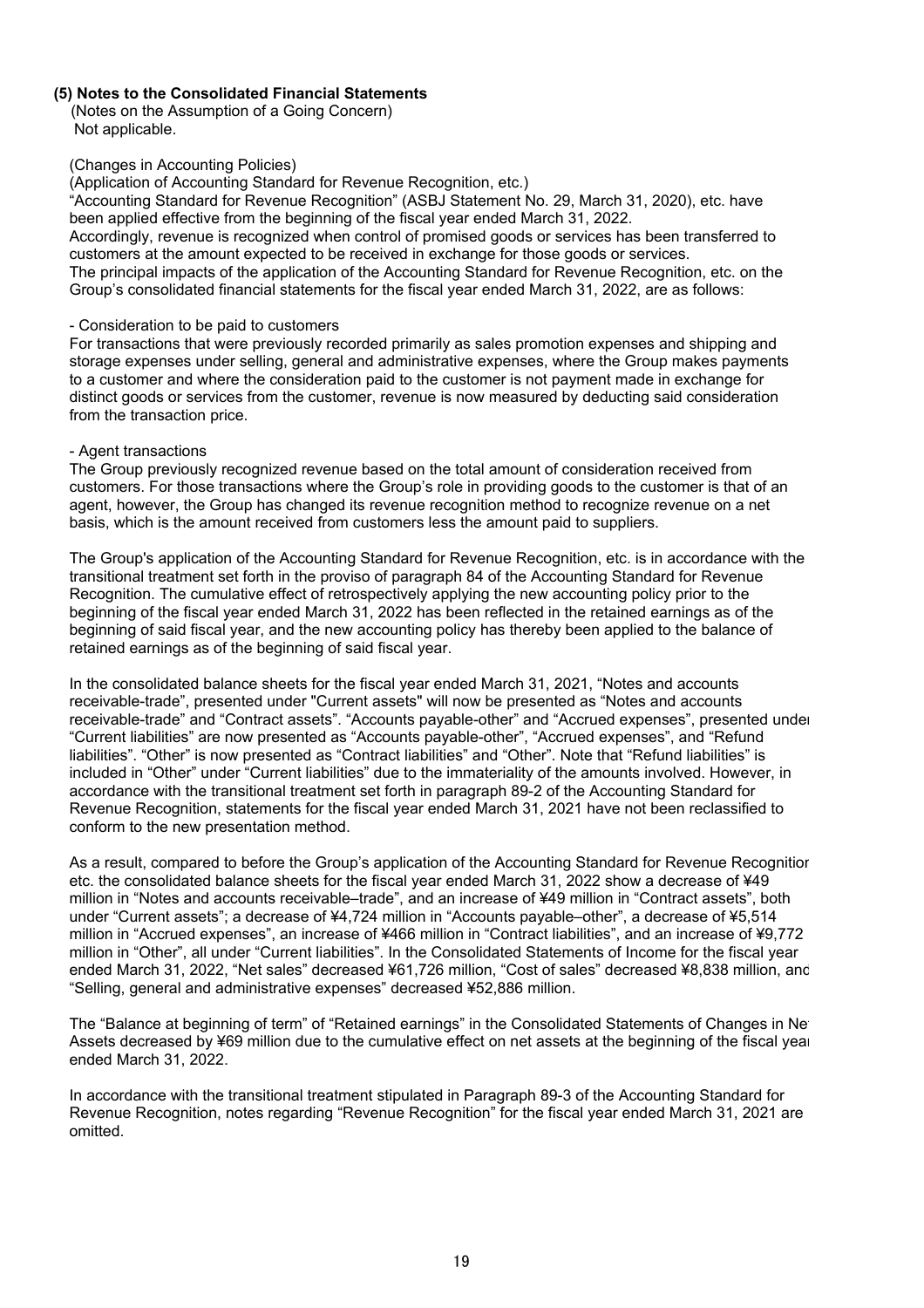(Application of Accounting Standard for Fair Value Measurement, etc.) Accounting Standard for Fair Value Measurement (ASBJ Statement No. 30, July 4, 2019), etc. have been applied effective from the beginning of the fiscal year ended March 31, 2022.

In accordance with the transitional treatment set forth in paragraph 19 of the Accounting Standard for Fair Value Measurement and paragraph 44-2 of the Accounting Standard for Financial Instruments (ASBJ Statement No. 10, July 4, 2019), the Group has opted to apply the new accounting policies set forth in the Accounting Standard for Fair Value Measurement, etc. prospectively. This has no impact on the Group's consolidated financial statements.

#### (Change in Presentation)

#### (Consolidated Statements of Income)

In the fiscal year ended March 31, 2021, "Compensation expenses" was presented separately under "Non-operating expenses". Due to the immateriality of the amounts involved, however "Compensation expenses" has been included in "Other" under "Non-operating expenses" from the fiscal year ended March 31, 2022. In addition, from the fiscal year ended March 31, 2022, "Donations" and "Special milk formula supply business expenses", which were included in "Other" under "Non-operating expenses" in the fiscal year ended March 31, 2021, have been presented separately as the amounts have increased and are now considered to be material. The consolidated financial statements for the fiscal year ended March 31, 2021 have been recast to reflect the change in presentation.

As a result, "Compensation expenses" of ¥166 million and "Other" of ¥565 million under "Nonoperating expenses" in the consolidated statement of income for the fiscal year ended March 31, 2021 were recast as ¥54 million in "Donations," ¥52 million of in "Special milk formula supply business expenses", and ¥625 million in "Other."

In the fiscal year ended March 31, 2021, "Loss on fire damage" was presented separately under "Extraordinary loss". Due to the immateriality of the amounts involved, however, it has been included in "Other" from the fiscal year ended March 31, 2022. In addition, from the fiscal year ended March 31, 2022, "Loss on valuation of investment securities", which was included in "Other" under "Extraordinary loss" in the fiscal year ended March 31, 2021, has been presented separately as the amount has increased and is now considered to be material. The consolidated financial statements for the fiscal year ended March 31, 2021 have been recast to reflect the change in presentation.

As a result, "Loss on fire damage" of ¥63 million and "Other" of ¥349 million in the consolidated statement of income for the fiscal year ended March 31, 2021 were recast as "Loss on valuation of investment securities" of ¥38 million and "other" of ¥374 million.

#### (Consolidated statements of cash flows)

From the fiscal year ended March 31, 2022, "Decrease (increase) in accounts receivableother", which was included in "Other" under "Cash flows from operating activities", has been presented separately as the amount has increased and is now considered to be material. The consolidated financial statements for the fiscal year ended March 31, 2021 have been recast to reflect the change in presentation.

As a result, "Other" of ¥(3,693) million under "Cash flows from operating activities" in the consolidated statement of cash flows for the fiscal year ended March 31, 2021 was recast as "Decrease (increase) in accounts receivable-other" of ¥(3,145) million and "Other" of ¥(548) million.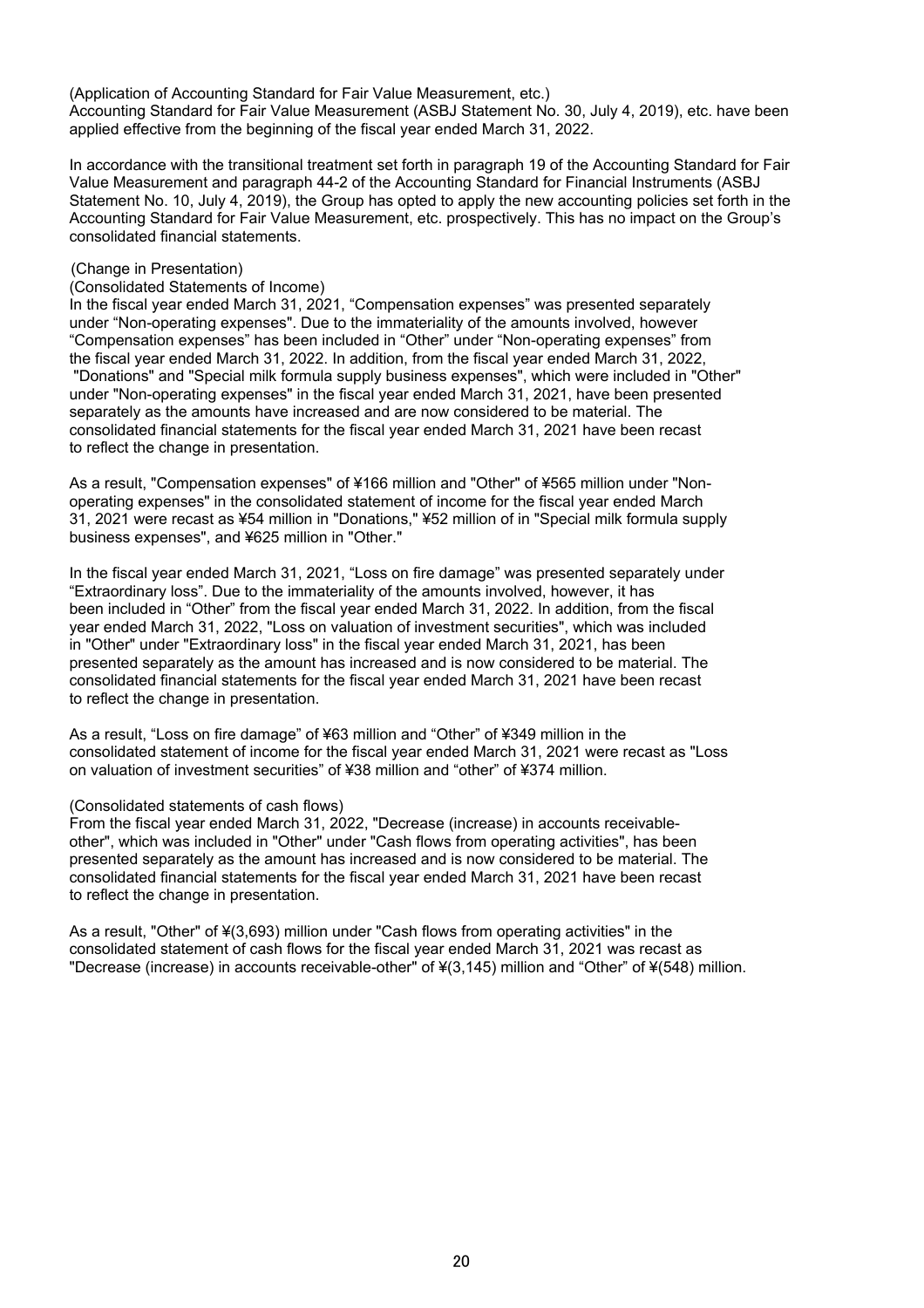# (Segment Information)

#### 1. Overview of reportable segments

The Company's reportable segments are components of the MEGMILK SNOW BRAND Group about which separate financial information is available. These segments are subject to periodic examinations to enable the Company's board of directors to decide how to allocate resources and assess performance.

The Group is engaged mainly in manufacturing and selling of products made from milk, etc., manufacturing and selling of cattle feed, pasture forage and crop seed, and other related products. Dairy products such as cheese and butter, and beverages and desserts such as milk and yogurt are mainly handled by the Company, while feedstuffs and seed are mainly handled by Snow Brand Seed Co., Ltd.

The Group's operations are therefore classified based on products into three reportable segments, namely, dairy products business, beverage and dessert business, and feedstuffs and seed business.

2. Calculation method for net sales, profit/loss, assets, liabilities and other amounts by reportable segment

Accounting methods applied in the reportable segments are in compliance with accounting policies applied for the preparation of consolidated financial statements. Segment profit represents operating profit.

Intersegment sales and transfers are based on market price.

3. Net sales, profit/loss, assets, liabilities and other amounts by reportable segment and breakdown of revenue

|                                                          |                   |                |                                      |         |                   |         |                         | (Millions of yen)                                   |
|----------------------------------------------------------|-------------------|----------------|--------------------------------------|---------|-------------------|---------|-------------------------|-----------------------------------------------------|
|                                                          |                   |                | Reportable segment (note 1)          |         |                   |         | Amount                  | recorded on                                         |
|                                                          | Dairy<br>Products | and<br>Dessert | Beverage   Feedstuffs<br>and<br>Seed | Total   | Other<br>(note 2) | Total   | Adjustments<br>(note 3) | consolidated<br>financial<br>statements<br>(note 4) |
| Net sales<br>Sales to outside<br>customers               | 262,337           | 274,487        | 43,349                               | 580,174 | 35,012            | 615,186 |                         | 615,186                                             |
| Inter-segment<br>sales and<br>transfers                  | 12,421            | 110            | 797                                  | 13,329  | 14,005            | 27,334  | (27, 334)               |                                                     |
| Total                                                    | 274,758           | 274,597        | 44,147                               | 593,504 | 49,017            | 642,521 | (27, 334)               | 615,186                                             |
| Segment profit                                           | 13,675            | 4,143          | 1,123                                | 18,943  | 1,056             | 19,999  | (218)                   | 19,780                                              |
| Segment assets                                           | 197,115           | 144,218        | 34,616                               | 375,951 | 33,550            | 409,501 | (10, 851)               | 398,650                                             |
| Other items<br>Depreciation/<br>amortization (note<br>5) | 7,014             | 7,118          | 818                                  | 14,951  | 1,110             | 16,061  | (143)                   | 15,917                                              |
| Amortization of<br>goodwill                              | 89                |                |                                      | 89      |                   | 89      |                         | 89                                                  |
| Impairment loss<br>Increase in PP&E                      | 400               | 36             |                                      | 437     | 655               | 1,093   | 188                     | 1,282                                               |
| and intangible<br>assets (note 6)                        | 17,369            | 8,353          | 898                                  | 26,621  | 1,325             | 27,947  | (373)                   | 27,573                                              |

Year ended March 31, 2021 (April 1, 2020 to March 31, 2021)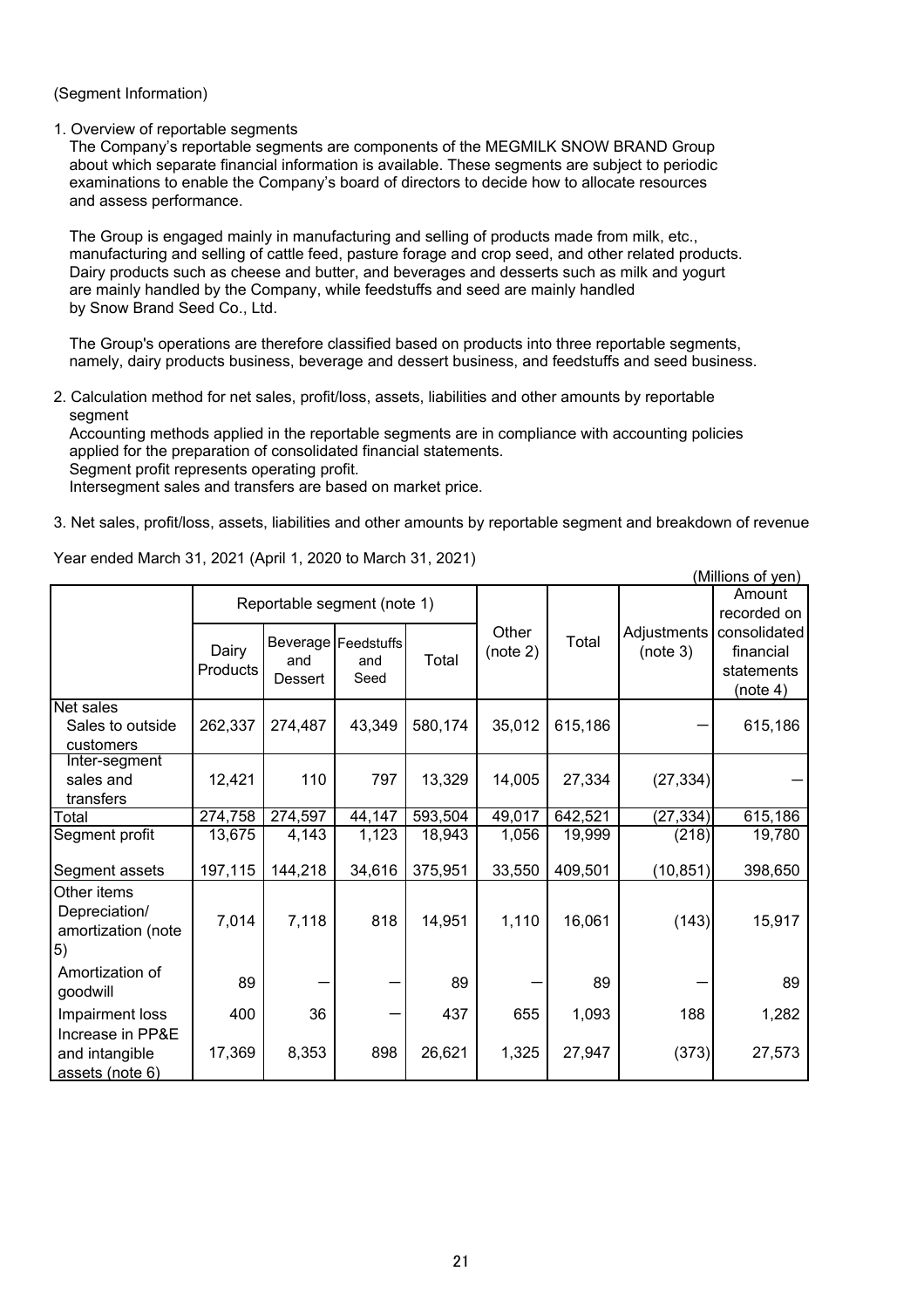|                                                                 |                   |                |                                      |         |                   |         |                         | (Millions of yen)                                   |
|-----------------------------------------------------------------|-------------------|----------------|--------------------------------------|---------|-------------------|---------|-------------------------|-----------------------------------------------------|
|                                                                 |                   |                | Reportable segment (note 1)          |         |                   |         |                         | Amount<br>recorded on                               |
|                                                                 | Dairy<br>Products | and<br>Dessert | Beverage   Feedstuffs<br>and<br>Seed | Total   | Other<br>(note 2) | Total   | Adjustments<br>(note 3) | consolidated<br>financial<br>statements<br>(note 4) |
| <b>Net sales</b><br>Revenue from<br>contracts with<br>customers | 236,936           | 239,729        | 46,868                               | 523,535 | 34,868            | 558,403 |                         | 558,403                                             |
| Sales to outside<br>customers                                   | 236,936           | 239,729        | 46,868                               | 523,535 | 34,868            | 558,403 |                         | 558,403                                             |
| Inter-segment<br>sales and<br>transfers                         | 13,221            | 126            | 990                                  | 14,338  | 12,490            | 26,829  | (26, 829)               |                                                     |
| Total                                                           | 250,158           | 239,856        | 47,859                               | 537,873 | 47,359            | 585,233 | (26, 829)               | 558,403                                             |
| Segment profit                                                  | 12,520            | 3,611          | 695                                  | 16,827  | 1,148             | 17,975  | 83                      | 18,059                                              |
| Segment assets                                                  | 201,026           | 141,503        | 34,703                               | 377,233 | 35,538            | 412,772 | (10, 882)               | 401,890                                             |
| Other items<br>Depreciation/<br>amortization (note<br>5)        | 8,114             | 7,020          | 858                                  | 15,993  | 1,116             | 17,109  | (152)                   | 16,957                                              |
| Amortization of<br>goodwill                                     | 100               |                |                                      | 100     |                   | 100     |                         | 100                                                 |
| Impairment loss<br>Increase in PP&E                             | 28                |                |                                      | 28      |                   | 28      | 322                     | 350                                                 |
| and intangible<br>assets (note 6)                               | 10,959            | 5,922          | 1,458                                | 18,340  | 1,780             | 20,121  | (63)                    | 20,057                                              |

Notes: 1. Net sales for reportable segments are mainly revenue from sales of merchandise and finished goods. 2. "Other" comprises businesses, such as joint distribution center services and real estate rental that

 are not included in reportable segments. Net sales of "Other" are mainly revenue from distribution services.

3. Adjustments are as follows:

| Net sales                             |                           | (Millions of ven)         |
|---------------------------------------|---------------------------|---------------------------|
|                                       | Year ended March 31, 2021 | Year ended March 31, 2022 |
| Intersegment transactions elimination | (27,334)                  | (26, 829)                 |
| ⊺otal                                 | (27, 334)                 | (26, 829)                 |

| Seament profit                        |                           | (Millions of ven)         |
|---------------------------------------|---------------------------|---------------------------|
|                                       | Year ended March 31, 2021 | Year ended March 31, 2022 |
| Intersegment transactions elimination | (218)                     | 83                        |
| Гоtal                                 | $^{\prime}218)$           | 83                        |

| Segment assets                                             |                           | (Millions of yen)         |
|------------------------------------------------------------|---------------------------|---------------------------|
|                                                            | Year ended March 31, 2021 | Year ended March 31, 2022 |
| Intersegment transactions elimination<br>and other factors | (26,045)                  | (22,958)                  |
| Corporate assets*                                          | 15.194                    | 12.076                    |
| Total                                                      | (10,851                   | (10, 882)                 |

\*Corporate assets comprise mainly of surplus working funds and idle assets held by the parent company.

4. Segment profit adjustments are based on operating profit reported on the consolidated statements of income for the corresponding period.

5. Depreciation/amortization includes amortization of long-term prepaid expenses.

6. Increase in PP&E and intangible assets includes an increase in long-term prepaid expenses.